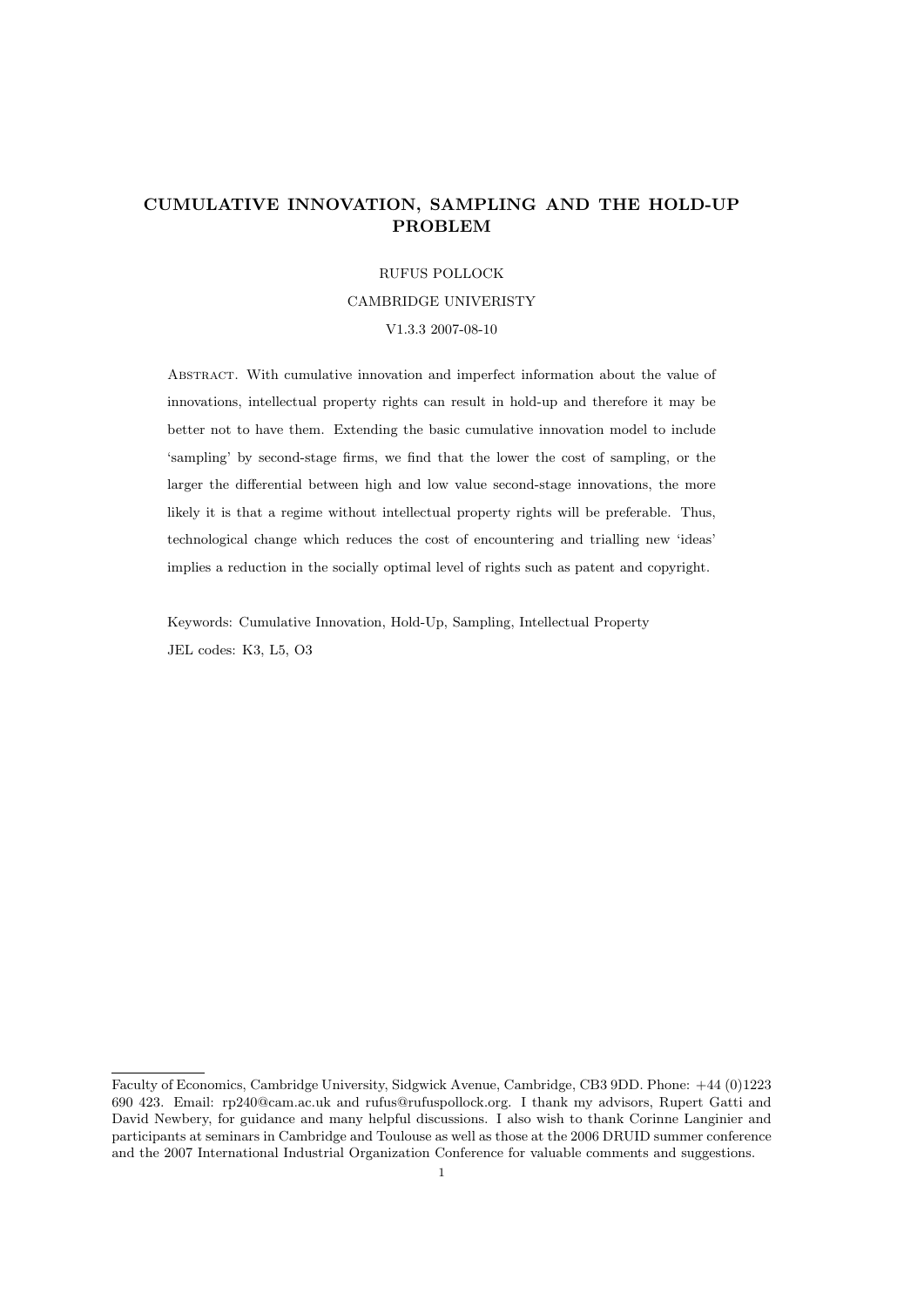#### 1. INTRODUCTION

[The] 90-minute documentary [Wanderlust] ... was also a window into the frustrations of making a clip-intensive film dependent on copyright clearance, which has become hugely expensive in the past decade. Initial quotations for the necessary sequences came to more than \$450,000, which would have raised by half the cost of the IFC film. ... "Paramount wanted \$20,000 for 119 seconds of Paper Moon", Ms. Sams said. "The studios are so afraid of exploitation that they set boundaries no one will cross. Even after the prices were cut, we were \$150,000 in the hole."<sup>1</sup>

Cumulative innovation and creativity, whereby new work build upon old, is a pervasive phenomenon. However, it was not until recently that it received significant attention in the literature. The seminal paper in this regard is that of Green and Scotchmer (1995). They introduced a two-stage innovation model in which the second innovation is enabled by, or builds upon, the first. Their paper primarily concerns itself with how rents are divided between innovators at the two stages, in particular with the extent to which the first innovator is (under-)compensated for her contribution (the option value) to the second innovation. They investigate how different policy levers related to intellectual property rights, in particular breadth<sup>2</sup>, could be used to affect the bargaining (or its absence) between different innovators and hence the resulting payoffs.

A central feature of their model, as well as subsequent work that extended it (such as Scotchmer (1996)), was an assumption that knowledge of costs and returns, whether deterministic or stochastic, was shared equally by innovators at different stages (i.e. was common knowledge). With common knowledge all mutually beneficial transactions are concluded, using ex ante licenses where necessary to avoid the possibility of hold-up of second-stage innovators.

This assumption, however, is problematic. If all innovators share the same information why do we need different innovators at first and second stages and why concern ourselves

<sup>&</sup>lt;sup>1</sup>The New York Times, May 28, 2006 No Free Samples for Documentaries: Seeking Film Clips With the Fair-Use Doctrine.

<sup>&</sup>lt;sup>2</sup>A monopoly right (intellectual property right) such as a patent or a copyright confers the right to exclude not simply direct copies but also products that are sufficiently similar. The term lagging/leading breath are often used to denote the space of inferior/superior (respectively) products that are excluded by the patent/copyright (i.e. taken as infringing the monopoly).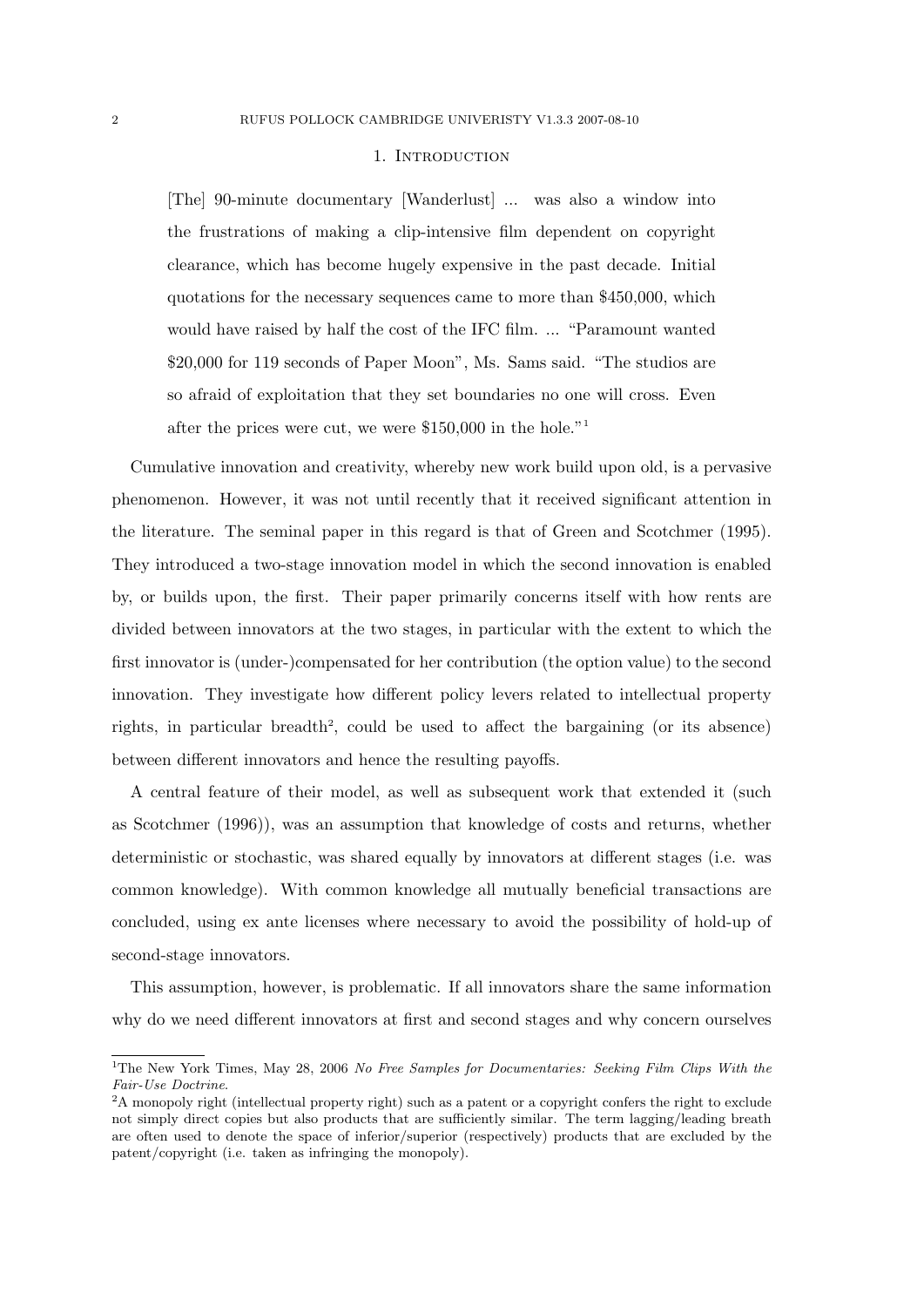with licenses and bargaining if a single innovator could just as easily do it all? The obvious answer is that this assumption is wrong, something suggested by a cursory observation of reality: many different firms engage in innovation precisely because they have specialized skills and knowledge that make it effective for them rather than another firm to engage in a given area.<sup>3</sup> Thus, in this paper we investigate cumulative innovation under asymmetric information, for example, where a first-stage innovator only has a probabilistic prior over the second-stage innovator's cost/values but the second-stage innovator knows them precisely<sup>4</sup>.

Our paper takes as a starting point a 'basic' model very similar to that presented by Bessen  $(2004).5$  Second-stage firms are of two types (high and low value) with the type unobserved by first-stage innovators. With (strong) IP first-stage firms may require second-stage innovators to pay a royalty while with (weak) IP second-stage firms may produce without having to license from first-stage firms. As first-stage firms do not know the type of given second-stage innovator with (strong) IP there may be 'licensing failure' (that is the royalty may be set above the level that a second-stage firm is willing to pay).<sup>6</sup> Thus, there is a trade-off: with IP more first-stage innovation takes place due to the extra royalty income received by first-stage firms but some second-stage innovation may be lost as a result of 'licensing failure' due to high royalty rates.

Such a trade-off is already familiar in the literature and our main reason for presenting it is to provide a benchmark and basis for the more complex 'sampling' model presented in the second section. The 'sampling' model extends the first by introducing the idea of

<sup>3</sup>See e.g. Eisenberg and Heller (1998); Hall and Ziedonis (2001); Cockburn (2005).

<sup>4</sup>Of course, for consistency, the collective distribution of the values/costs of all second-stage innovators should correspond to the prior of the first innovator.

<sup>5</sup>We differ from Bessen slightly in that his focus is primarily on whether ex ante or ex post licensing occurs. Central to this analysis is his introduction of ex post royalty shares which are the royalty shares that take place in the absence of licensing. These are determined exogenously – perhaps as a policy variable or determined by invent-around costs and other factors – and Bessen shows that the socially optimal ex post royalty share is less than that obtained in ex ante bargaining (and so all licensing should occur ex post). By contrast, in our model we do not have the concept of an ex post royalty share: either a second-stage innnovator obtains a license or she does not (and so then cannot produce).

<sup>&</sup>lt;sup>6</sup>We note that Bessen uses the term 'holdup' to denote what we term 'licensing failure'. Since he is considering ex-ante licensing his use of the term 'hold-up' differs somewhat from the traditional usage as there are no sunk relationship-specific investments (a binding contract is possible ex-ante). Rather the 'hold-up' is simply that, just like a monopolist facing heterogeneous consumers, a first-stage innovator is facing a set of second-stage innovators with private and heterogeneous values and so may set a profitmaximizing royalty rate that excludes some second-stage innovators from licensing. Since, the 'sampling' case we discuss below resembles more closely a traditional 'hold-up' situation we prefer to reserve that term for use there and to to use 'licensing failure' for the situation described here.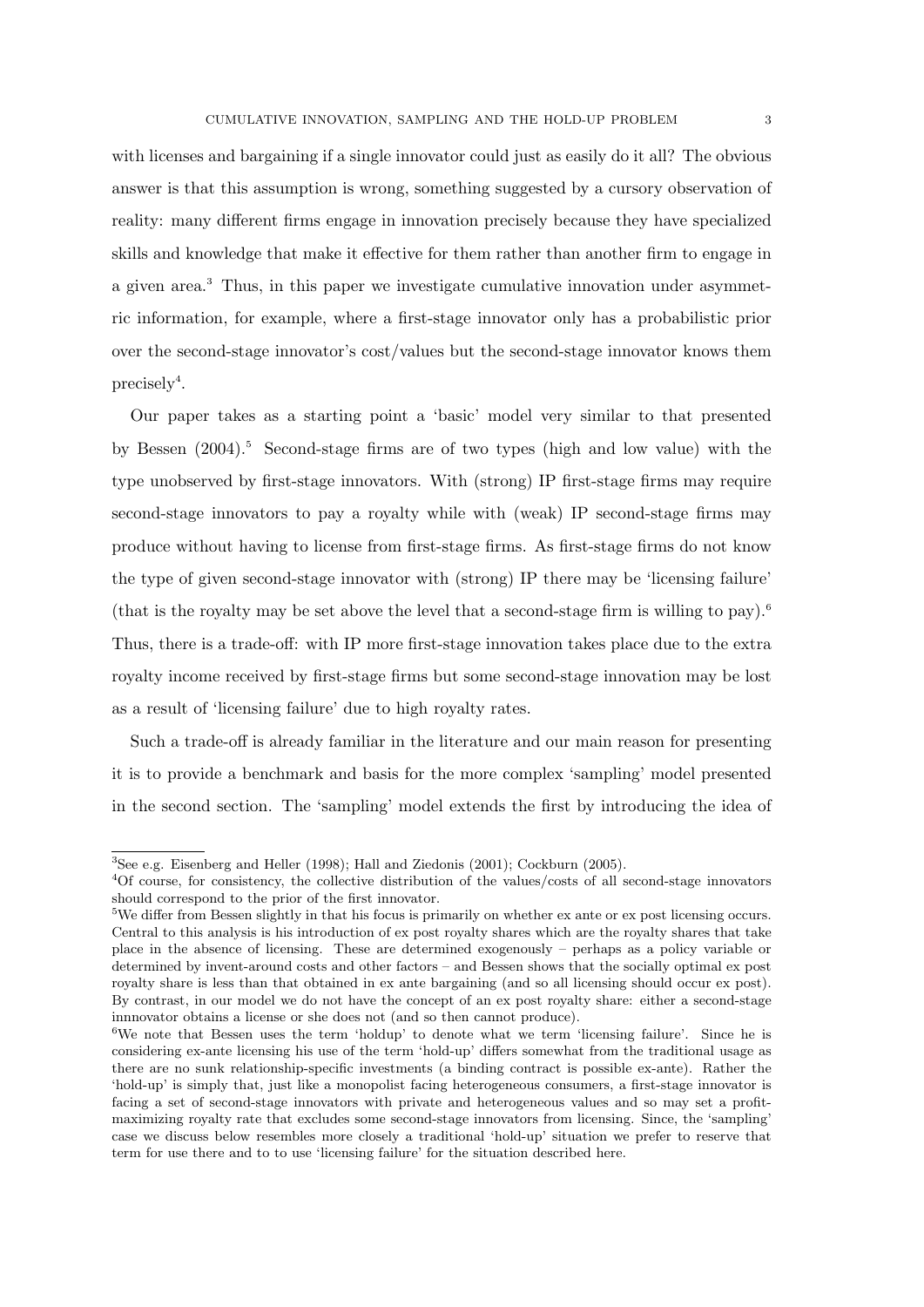sampling, that is that second-stage firms engage in some form of (costly) effort prior to the point that any kind of royalty setting and licensing takes place. Imagine, for example, that a second-stage innovator must search out, trial and experiment with, (many) first-stage innovations prior to deciding which first-stage innovation they can, or want to, use (and therefore license). Furthermore, the more products they sample, the more likely it is a second-stage firm comes up with a good idea of its own (or a good match between its idea and existing ideas or products on which it can build) – which is modelled, in this case, by the firm's innovation being of high, rather than of low, net value (net, that is, of costs).

Classic real-world examples of such a situation can be found in the software and music industries. In software a new application will likely combine many ideas (and even code) from previous products. But ideas can only come from applications that one has encountered.<sup>7</sup> In music, particularly modern music, re-use either explicit or implicit is ubiquitous. For example, in dance and hip-hop, 'sampling', whereby a small section of a previous work is directly copied and then repeated or reworked in some manner, is the very basis of the genre. More generally all composers whether classical or modern use previous musical, ideas, motifs, and melodies as parts of new works<sup>8</sup>.

Sampling benefits a firm by increasing the probability of having a high value innovation but it is costly. As it takes place prior to any kind of royalty negotiation it may lead to hold-up: the hold-up of the sampling effort. As a result the presence of IP rights that require second-stage innovators to license may now have another cost in addition to that from traditional 'licensing failure': fearing high royalty rates second-stage firms will reduce the level of sampling they do and thereby reduce the average quality of second-stage innovations. Because this effect operates across all second-stage innovators its consequences for welfare may be substantially greater than the traditional 'licensing failure' problem (which only affects low value second-stage innovators).

Turning to the comparative statics, we find that, in general, the lower the sampling costs or the larger the differential between high and low value second-stage innovations, the more likely it is that a regime *without* intellectual property rights will be preferable. Thus, in

<sup>7</sup>We should distinguish here between reuse of ideas and reuse of code. With software copyright but no software patents one would (within limits) be free to reuse the ideas found in existing applications. However, reuse of the code itself would require that the software be open-source.

<sup>8</sup>See e.g. Malcolm Gladwell, The New Yorker, 2004-11-22, Something Borrowed: Should a charge of plagiarism ruin your life?, also http://www.low-life.fsnet.co.uk/copyright/part3.htm#copyrightinfringement for information about sampling in dance and hip-hop music.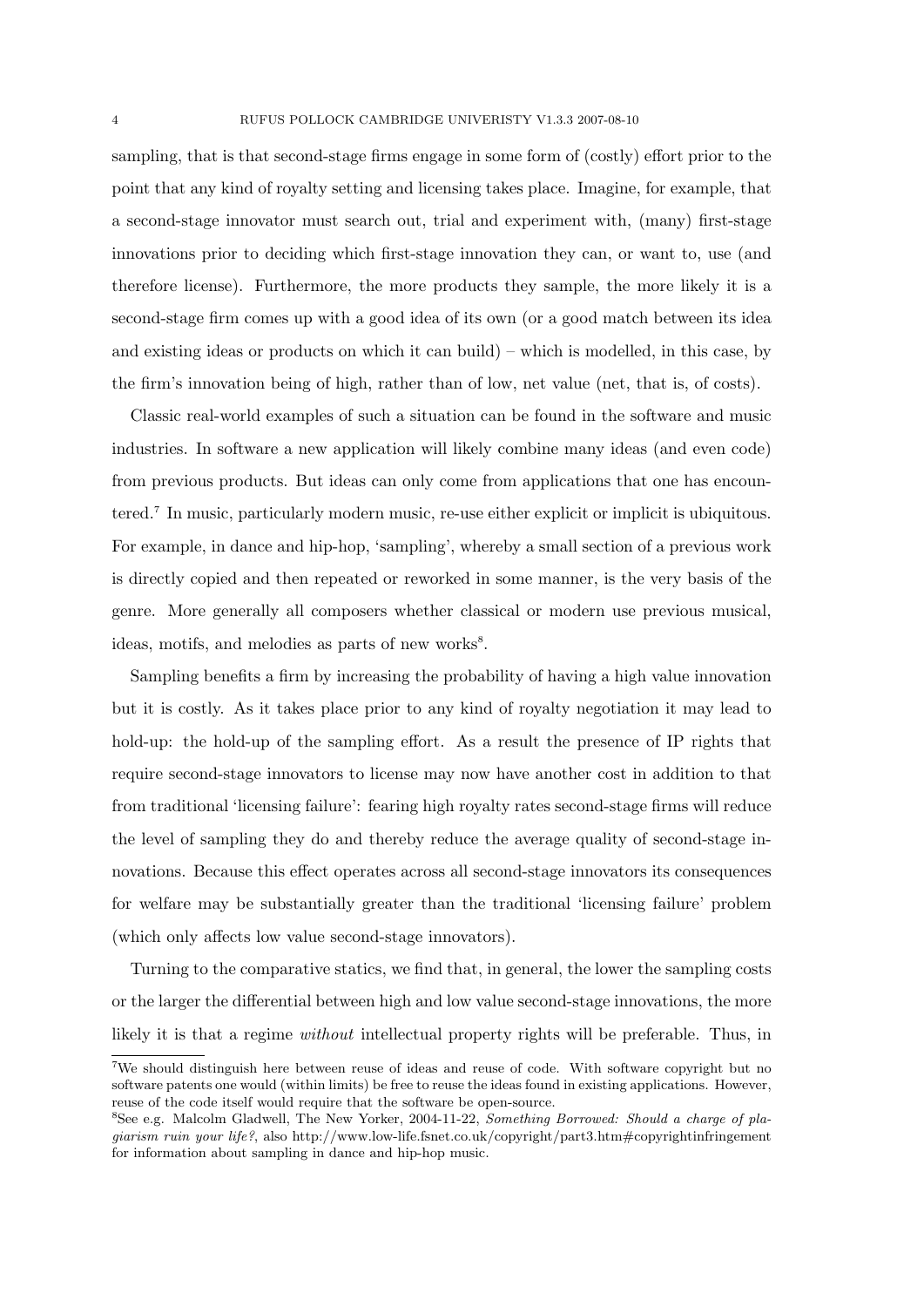the context of this model, technological change which reduces the cost of encountering and trialling new 'ideas' should imply a reduction in the socially optimal level of intellectual property rights such as patents and copyright.

This approach therefore adds another dimension to the question of how profit is divided between innovators at different stages. Seen in this light, it also has direct analogies with existing results related to the question of whether second-stage innovations should be infringing (I) or non-infringing (NI). For example, Denicolo (2000), who extends Green and Scotchmer's model with patent races at each stage, finds that in some circumstances it will be better to make second-stage innovations non-infringing (in this model one trades off faster second-stage innovation with non-infringement against faster first-stage innovation when there is infringement).

It also has a close connection to the recent work of Bessen and Maskin (2006). Similar to this paper they investigate the welfare impact of 'licensing failure' due to asymmetric information in a model of cumulative innovation. Similar to us they show that, with cumulative innovation, in contrast to what occurs in a 'one-shot' model, IP may, in some circumstances, reduce rather than increase innovation (and social welfare). However their focus is rather different from ours (complementarities in research rather than sampling) and their results arise for different reasons. Specifically, in their model there are multiple stages with (the same) two firms at each stage. Each may choose to participate or not in researching the current innovation and the next innovation stage is reached if, and only if, research at the current stage is successful, with success an increasing function of the number of participating firms. As a result their is an 'externality' from participation in a given stage: though the value of success at the current stage accrues only to the winning firm by enabling subsequent stages (some of which may be won by the other firm) success also increases the other firms expected revenue. As a result, when one firm is excluded from subsequent stages due to 'licensing failure' under an IP regime the effect on welfare can be far more severe than in the one-stage case.

Finally, we should point out that our results are of relevance to a variety of recent policy debates. For example, in December 2006 the Gowers Review of Intellectual Property which had been setup by the UK government to examine the UK's current IP regime, provided, as one its recommendations (no. 11), that "Directive  $2001/29/EC$  [the EU Copyright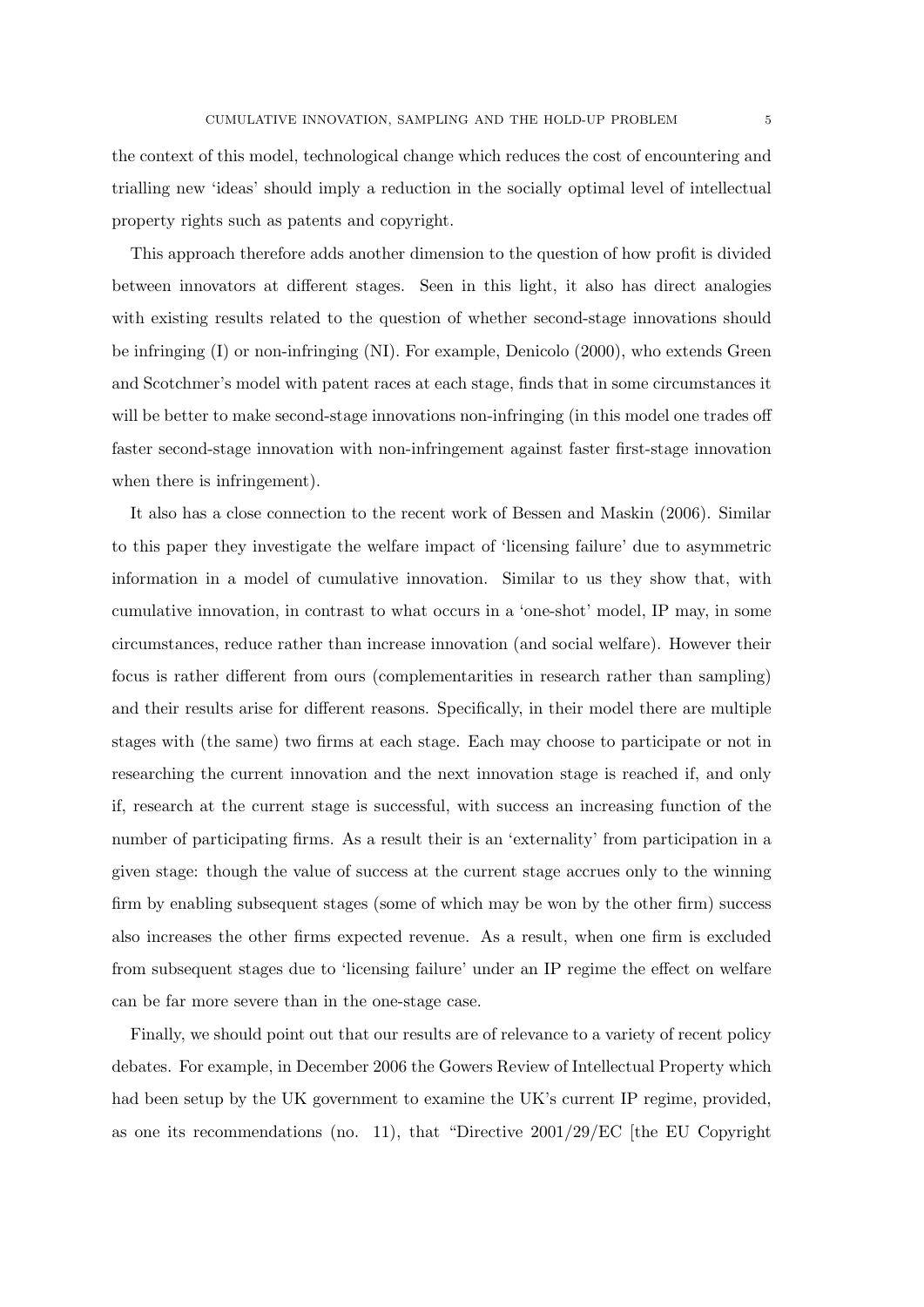'InfoSoc' Directive] be amended to allow for an exception for creative, transformative or derivative works, within the parameters of the Berne Three Step Test." Such a 'transformative use exception' would correspond very closely to the weak/no IP regime considered in the model presented here. Meanwhile in 2005 in the United States, the Supreme Court in Merck KGaA v. Integra Life Sciences I, Ltd<sup>9</sup> created a very broad research exemption in relation to pre-clinical R&D. Such a change again corresponds closely in the model to a move towards a weak/no IP regime in which a second-stage product would not infringe on a first-stage firm's patent.

### 2. A Basic Model of Two-Stage Cumulative Innovation

2.1. The Model. We adopt a simple model of two stage innovation in which the second innovation builds upon the first in some manner – either as an application or as an extension of it. All agents are risk-neutral and act to maximize profits.

Innovations are described by their net value  $v$  (revenue minus costs). Because our interest lies in examining the trade-off between innovation at different stages we make no distinction between social and private value (i.e. there are no deadweight losses) and v may be taken to be both.

We assume the base (first) innovation takes two values: low  $(v_1^L)$  and high  $(v_1^H)$  with probability  $p$ ,  $(1-p)$  respectively. We assume that  $v_1^L < 0$  so that without some additional source of revenue, for example from licensing (see below), the innovation will not be produced. High value innovations have positive stand-alone value,  $v_1^H > 0$ , and so do not require an outside source of revenue in order to be profitable.

Second-stage innovations also take two values: low  $(v_2^L)$  and high  $(v_2^H)$  with probability  $q$ ,  $(1 - q)$  respectively and  $v_2^H > v_2^L > 0$ . While the value of a second-stage innovation is known to the innovator who produces it, the value is not known to the owner of the firststage innovation which it builds upon (this could occur because of imperfect information regarding revenue, costs or both). Without loss of generality we shall assume that the number (or measure) of second-stage innovations per first-stage innovation is one (having N second-stage innovations per first-stage innovation would just require replacing  $v_2^H$  with  $Nv_2^H$  and  $v_2^L$  with  $Nv_2^L$ ). We also assume that  $v_1^L + v_2^L \geq 0$  – this ensures that whatever

<sup>&</sup>lt;sup>9</sup>The full opinion is available at http://www.supremecourtus.gov/opinions/04slipopinion.html.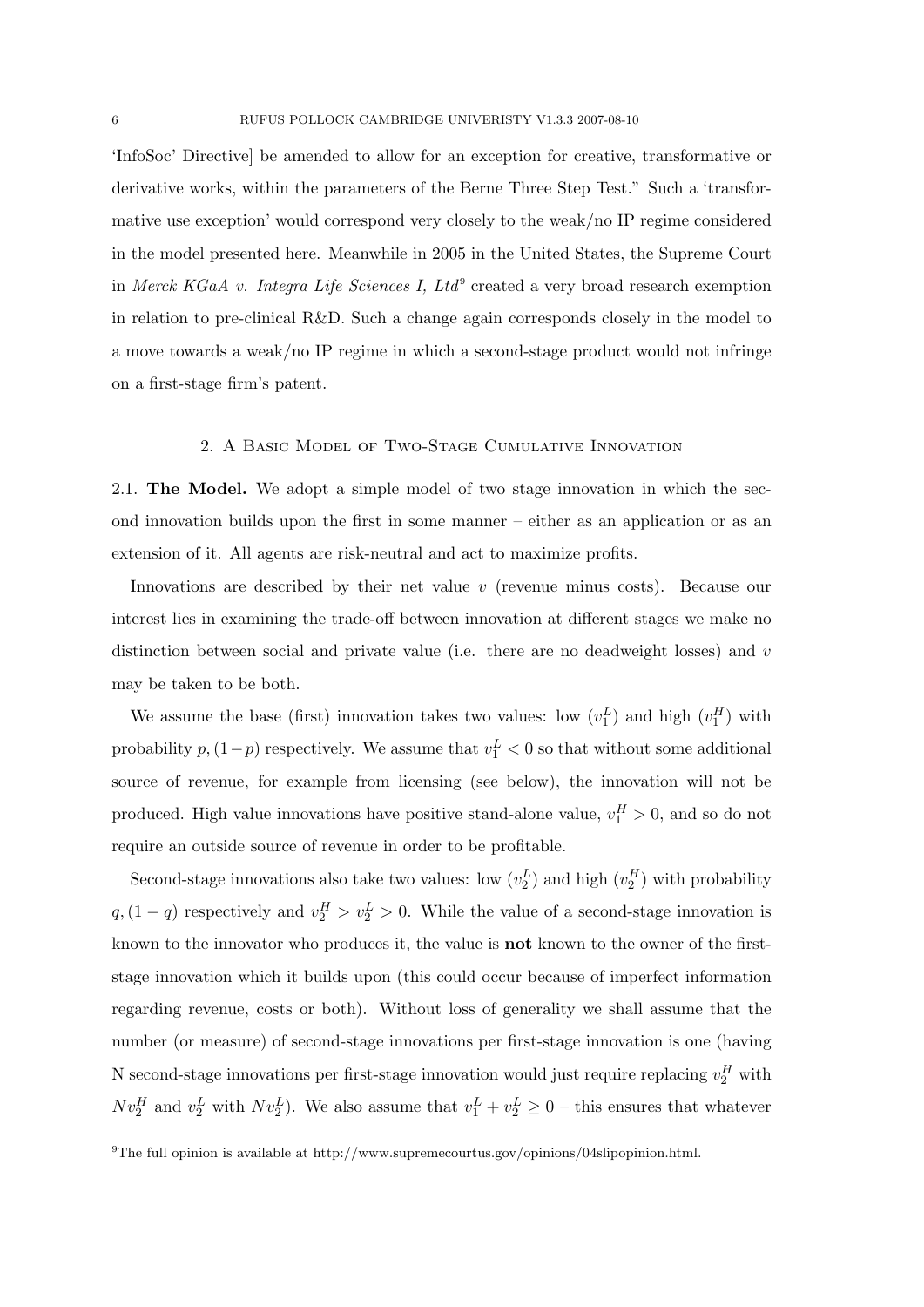the value of  $q$  the overall value generated by a first-stage innovation is positive (the overall value is the stand-alone plus the value of dependent second-stage innovations).<sup>10</sup>

2.1.1. Intellectual Property Rights and Licensing. We wish to consider two regimes: one with (strong) intellectual property rights (IP) and one with weak, or no intellectual property rights (NIP). With intellectual property rights every second-stage innovator will require a license from the relevant first-stage innovator in order to market her product, while without intellectual property rights she may market freely without payment or licence.<sup>11</sup>

We assume that the direct returns to the first innovator  $(v_1)$  are unaffected by the intellectual property rights regime. This assumption is not as strong as it first appears since simple business stealing, in which the total combined rents of the two stages remain unchanged, could be incorporated into this model simply by increasing  $p$ , the proportion of first stage innovations that are low value.<sup>12</sup> Of course, if there is rent dissipation, due, say to further product market competition, this would not be the case and a richer model would be required. Given our need to keep the analysis tractable, and that the focus in this paper is on the division of rents between first and second-stage innovators, we do not take this approach, though we do return to the matter briefly in the conclusion.

Finally, we take the licence to define a lump-sum royalty payment  $r$ . This assumption is without loss of generality since, in this model, an innovation is entirely defined by its net value  $v$  and there are no other attributes available to use in designing a mechanism to discriminate between types of second-stage innovator.<sup>13</sup> The royalty is set ex-ante, that is prior to the second-stage innovator's decision to invest, and is in the form of a take-it-or-leave it offer by the first-stage innovator.

2.1.2. Sequence of Actions. The sequence of actions in the model is:

(1) Nature determines the value type of the first-stage innovator.

<sup>&</sup>lt;sup>10</sup>Allowing values of  $v_1^L$  less than  $v_2^L$  does not alter the analysis in any significant way but brings extra complexity to the statement and proof of propositions.

<sup>&</sup>lt;sup>11</sup>Given that we are dealing with cumulative innovation some readers might prefer the infringing  $(I)$  vs. non-infringing (NI) dichotomy with its implication of a distinction between 'horizontal' imitation and 'vertical' improvement of a product.

<sup>&</sup>lt;sup>12</sup>The assumption would also be valid in the case where there is little substitution between the first and second-stage innovation. For example, where the first innovation is a tool used in developing the secondstage innovation.

<sup>13</sup>For example, there are no quantities on which to base a non-linear pricing scheme (fixed fee plus per unit fee royalty). For the same reason there is no opportunity to use type-contingent menus, or any other form of more complex licensing agreement, to increase total royalty income by discriminating between high and low value innovators.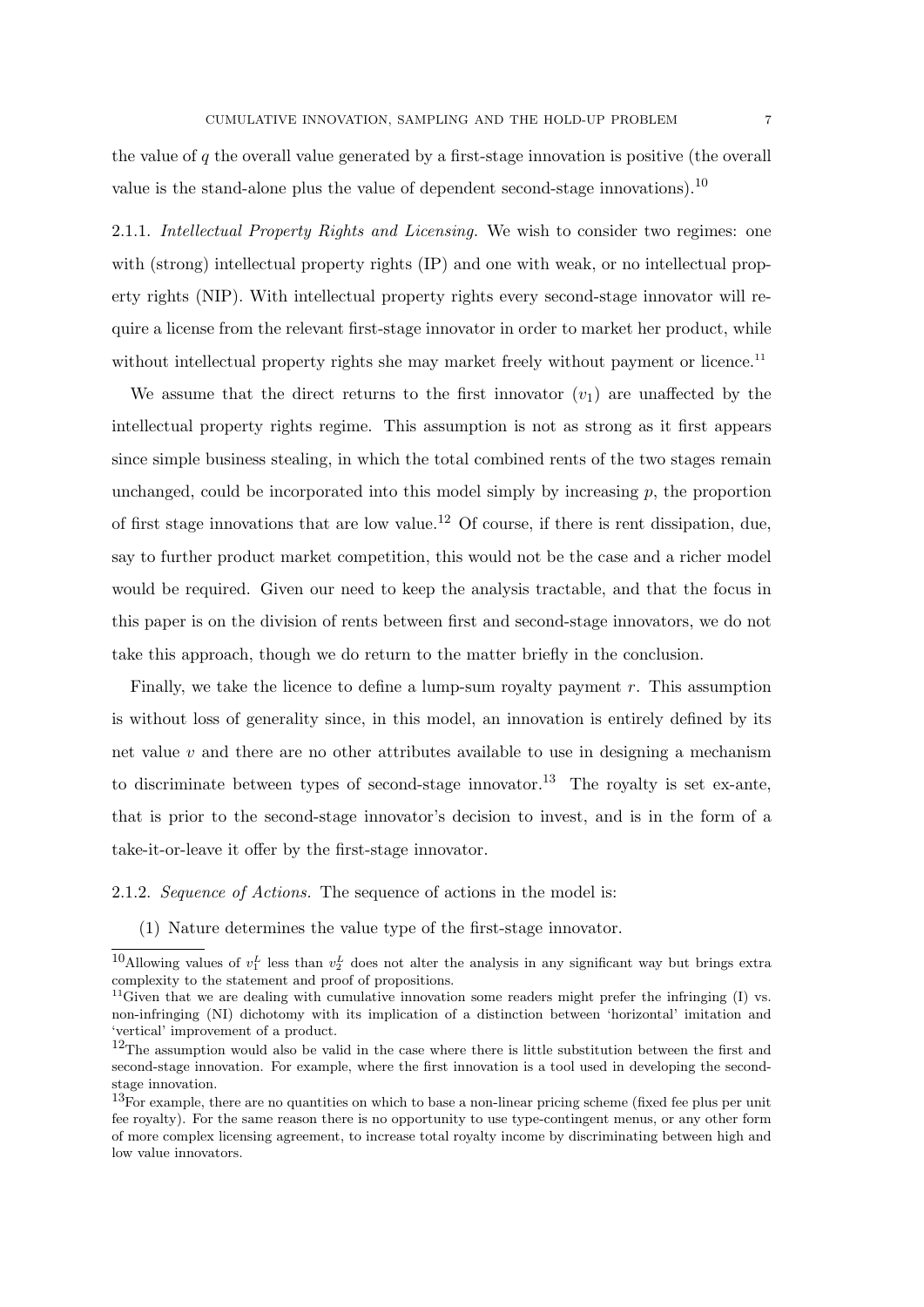| Player             | Second-Stage Innovator |        |          |                                                         |             |                                   |
|--------------------|------------------------|--------|----------|---------------------------------------------------------|-------------|-----------------------------------|
|                    | Value Type             | Low    |          | $High (1-q)$                                            |             |                                   |
| <b>First Stage</b> |                        | Action | NI       |                                                         | NI          |                                   |
| Innovator          | Low $(p)$              | r      | $v_1$    | $+r$ , $v_2^L - r$                                      | $v_1^{\mu}$ | $v_2^n$<br>$r+r$ .<br>$v_1^{\mu}$ |
|                    | $High (1-p)$           |        | $\eta_1$ | $\eta$ <sup><math>H</math></sup><br>$r, v_2^L$<br>$- r$ | $v_1^H$     | $\partial$ , $H$<br>$21^{11}$     |

Table 1. Action and Payoff Matrix Assuming First-Stage Innovator Invests.  $(I/NI = \text{Invest/Do Not Invest}, r = \text{Royalty Rate})$ 

- (2) A first-stage innovator decide whether to invest. If the first-stage innovator does not invest the game ends and all payoffs are zero. Assuming the first-stage innovator invests the game continues.
- (3) The first-stage innovator sets the royalty rate r (under the no/weak IP regime second-stage innovations do not infringe and so the de facto royalty rate is 0).
- (4) Nature determines the value type of a second-stage innovator.
- (5) Given this royalty rate second-stage firms decide whether to invest.
- (6) Payoffs are realized.

The action/payoff matrix is summarized in Table 1.

2.2. Solving the Model. Define a constant,  $\alpha$ , as follows:

$$
\alpha \equiv \frac{v_2^H - v_2^L}{v_2^H}
$$

Proposition 2.1. With intellectual property rights, the game defined above has the following Subgame Perfect Nash equilibria. A second-stage innovator invests if and only if its realized value is greater than or equal to the royalty rate (i.e. net profits are non-negative). A first-stage innovator invests and sets a low royalty rate (RL),  $r_L = v_2^L$  if the probability of a low value innovation (q) is greater than  $\alpha$  and a high royalty rate (RH)  $r_H = v_2^H$  is  $q \leq \alpha$ . When  $q = \alpha$  the first-stage innovator may set any royalty of the form  $r_L$  with probability x and r<sub>H</sub> with probability  $1 - x$ ,  $x \in [0, 1]$ . Thus, there always exist a pure strategy equilibrium and except when  $q = \alpha$ , this equilibrium is unique.

*Proof.* See appendix.  $\Box$ 

Proposition 2.2. Without intellectual property rights the game above has the following solution: both types of second-stage innovators invest but, of first-stage innovators, only those that have 'high-value' innovations invest (there are  $1 - p$  of these type).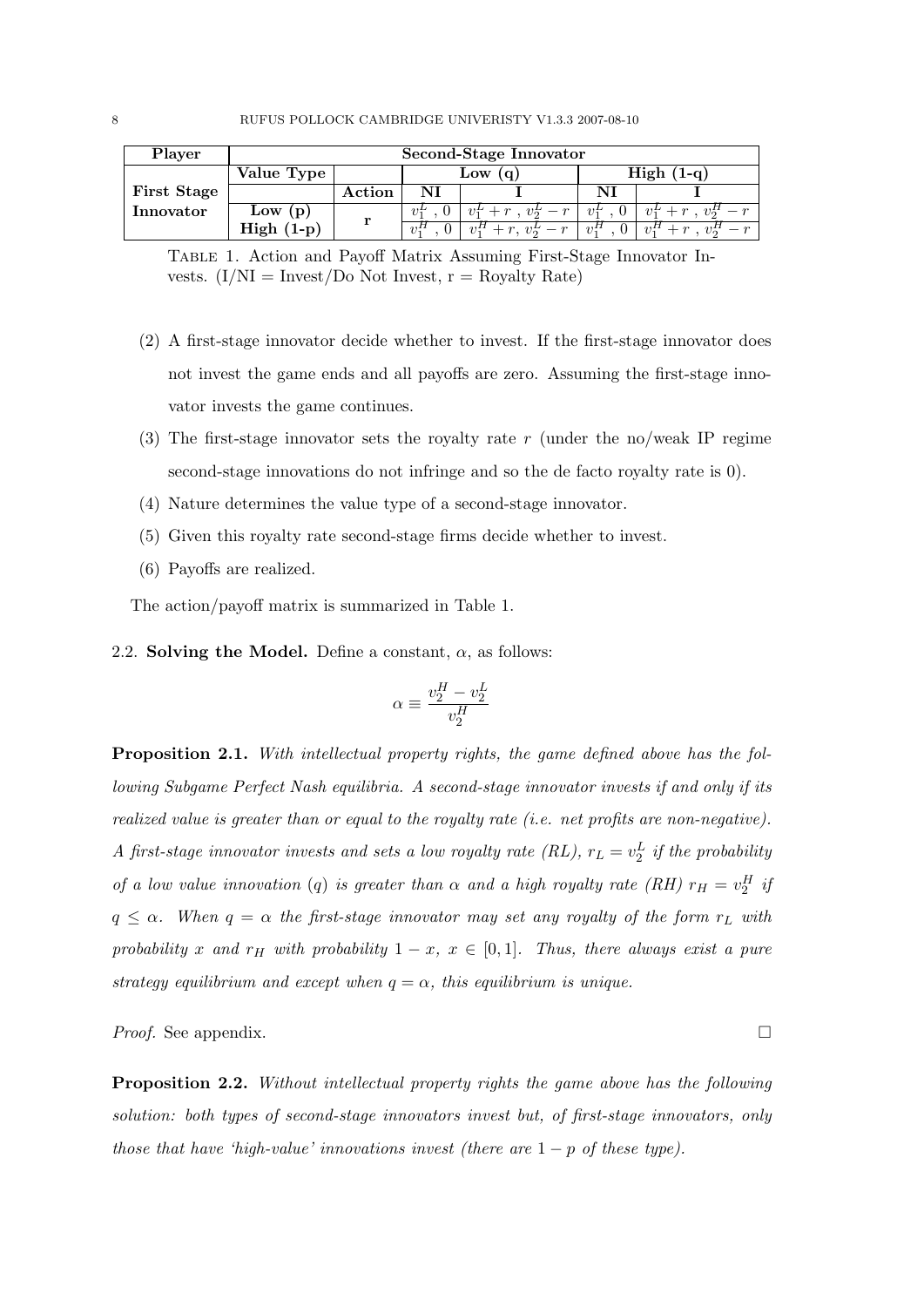|            |                      | R.H                                                                            |
|------------|----------------------|--------------------------------------------------------------------------------|
| ΙP         | $v_1 + v_2$          | $v_1 + (1-q)(v_2^H)$                                                           |
| <b>NIP</b> | $(1-p)(v_1^H + v_2)$ | $(1-p)(v_1^H + v_2)$                                                           |
| $IP - NIP$ |                      | $ p(v_1^L + v_2^L) + p(v_2 - r_L) \ge 0   p(v_1^L + (1-q)v_2^H) - (1-p)qv_2^L$ |

Table 2. Welfare in the Basic Model

*Proof.* Trivial.

2.3. Welfare. To determine welfare we need to know the 'trade-off' between first and second-stage innovations that occurs when revenue is allocated from one to the other by licensing. As stated above, without royalty income from second-stage innovations a proportion p of first-stage innovations are not produced with average (stand-alone) value  $v_1^L$ . The remaining innovations  $(1-p)$  are produced irrespective of whether royalty revenue is received and have average value  $v_1^H$ .

Let us now consider social welfare in the four possible situations given by  $(IP, RL)$ , (IP, RH), (NIP, RL), (NIP,RH) as well as the difference in welfare between an intellectual property regime and a no intellectual property regime (IP-NIP). Due to our earlier assumption welfare is determined by calculating total net value. Define for convenience  $v_1 = pv_1^L + (1 - p)v_1^H$ , the average first-stage innovator value (if all innovate), and  $v_2 = qv_2^L + (1-q)v_2^H$ , the average second-stage innovator value (if all innovate). We summarize the welfare situation in Table 2.

## 2.4. Policy Implications.

**Proposition 2.3.** When a low royalty will be set  $(q \ge \alpha)$  an IP regime is optimal.

Proof. In the low royalty (RL) situation all second-stage innovations will be produced whether there is IP or not. In that case one wishes to maximize returns to the first innovator and patents do this by transferring rents via licensing. Formally in the low royalty case the welfare difference between patents and no patents (IP-NIP) is:

$$
p(v_1^L + r_L) + p(v_2 - r_L)
$$

Both of the terms in brackets are positive implying that the intellectual property regime delivers higher welfare than the no intellectual property  $(NIP)$  regime.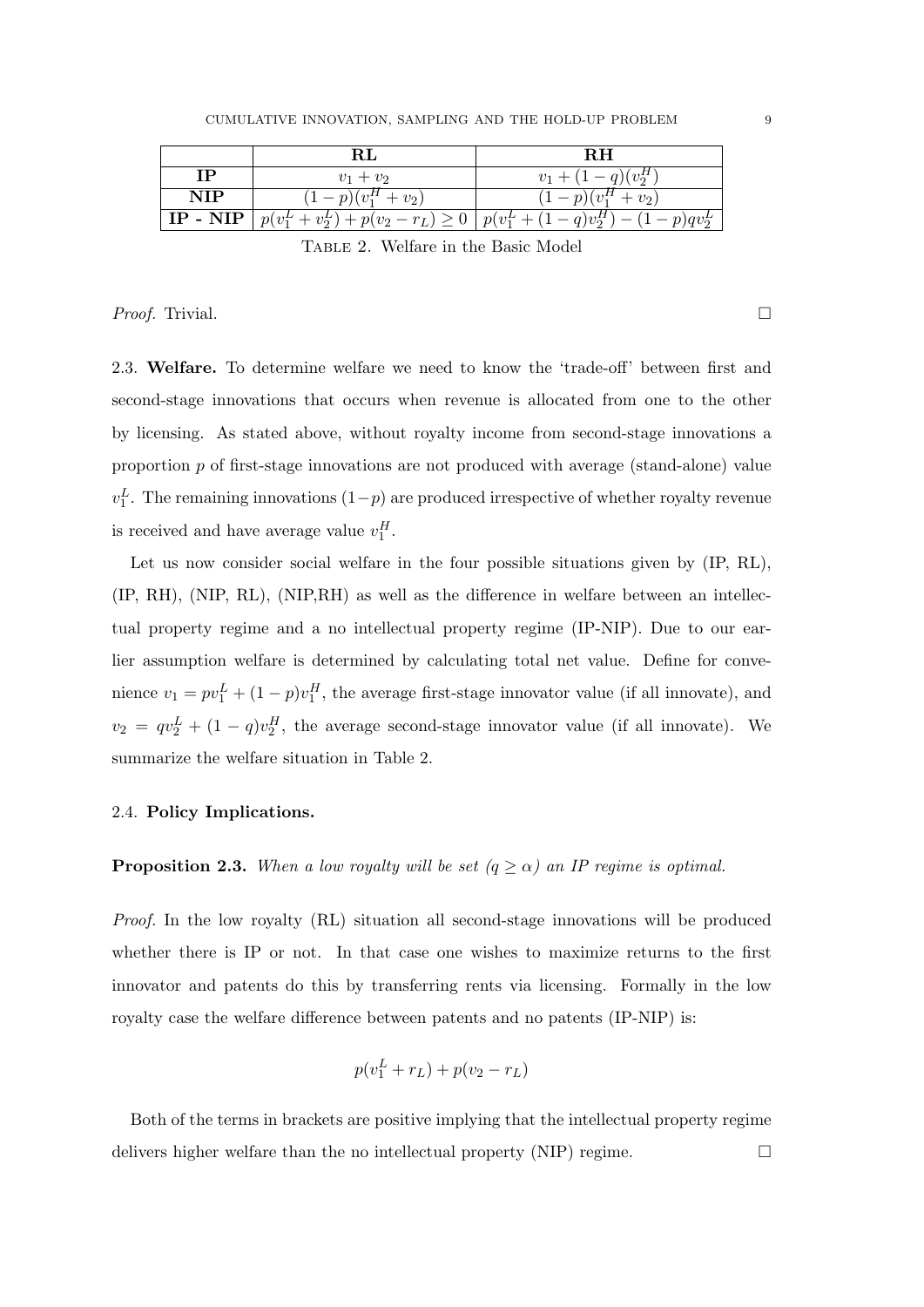The situation when the high royalty will be set is less clear. First, define  $\beta$  as the proportion of the royalty payment to a low-value first-stage innovator that would be 'used up' in paying their extra costs:

$$
\beta \equiv \frac{-v_1^L}{(1-q)r_H}
$$

Note that  $v_1^L$  is negative and must be less in absolute terms than the royalty received  $(1 - q)r_H$  as we are assuming that the royalty enables low value first-stage innovators to produce. Under this definition  $\beta = 1$  corresponds to the case where all of the royalty paid to a low-cost first-stage innovator being used to pay their 'extra' costs while  $\beta \approx 0$  means all of the royalty payment is being retained as extra profits (and welfare).

**Proposition 2.4.** When a high royalty will be set  $(q < \alpha)$  an intellectual property regime will be preferable to a no intellectual property (NIP) regime if and only if (NB: in fact with equality one would be indifferent):

$$
p \ge \frac{qv_2^L + qv_2^L}{(1-\beta)(1-q)v_2^H} \tag{2.1}
$$

$$
= \frac{Licensing \; Failure \; Cost}{Licensing \; Failure \; Cost + Surplus \; From \; Extra \; 1st \; Stage} \tag{2.2}
$$

Proof. From Table 2 an IP regime yields higher welfare than an NIP regime if and only if:

=

$$
p(v_1^L + (1-q)v_2^H) \ge (1-p)qv_2^L
$$

Making p the subject of this inequality and using  $\beta$  we obtain the stated result.  $\square$ 

We represent the import of these propositions graphically in Figure 1, a diagram which shows optimal policy regions as a function of the exogenous probabilities of low value first-stage  $(p)$  and second-stage  $(q)$  innovations.

**Remarks:** in the high royalty case  $(RH)$  q is the proportion of second-stage innovations that do not occur with intellectual property rights (due to high royalties and the resulting licensing failure) while  $p$  is the proportion of first-stage innovations that do **not** occur without intellectual property rights. As first-stage innovations enable second-stage ones when we lose a first-stage innovation we lose all dependent second-stage ones as well. Due to this, when  $\beta$  is low for no intellectual property rights to be preferable q must be substantially higher than p. It is only then that the cost of intellectual property rights, in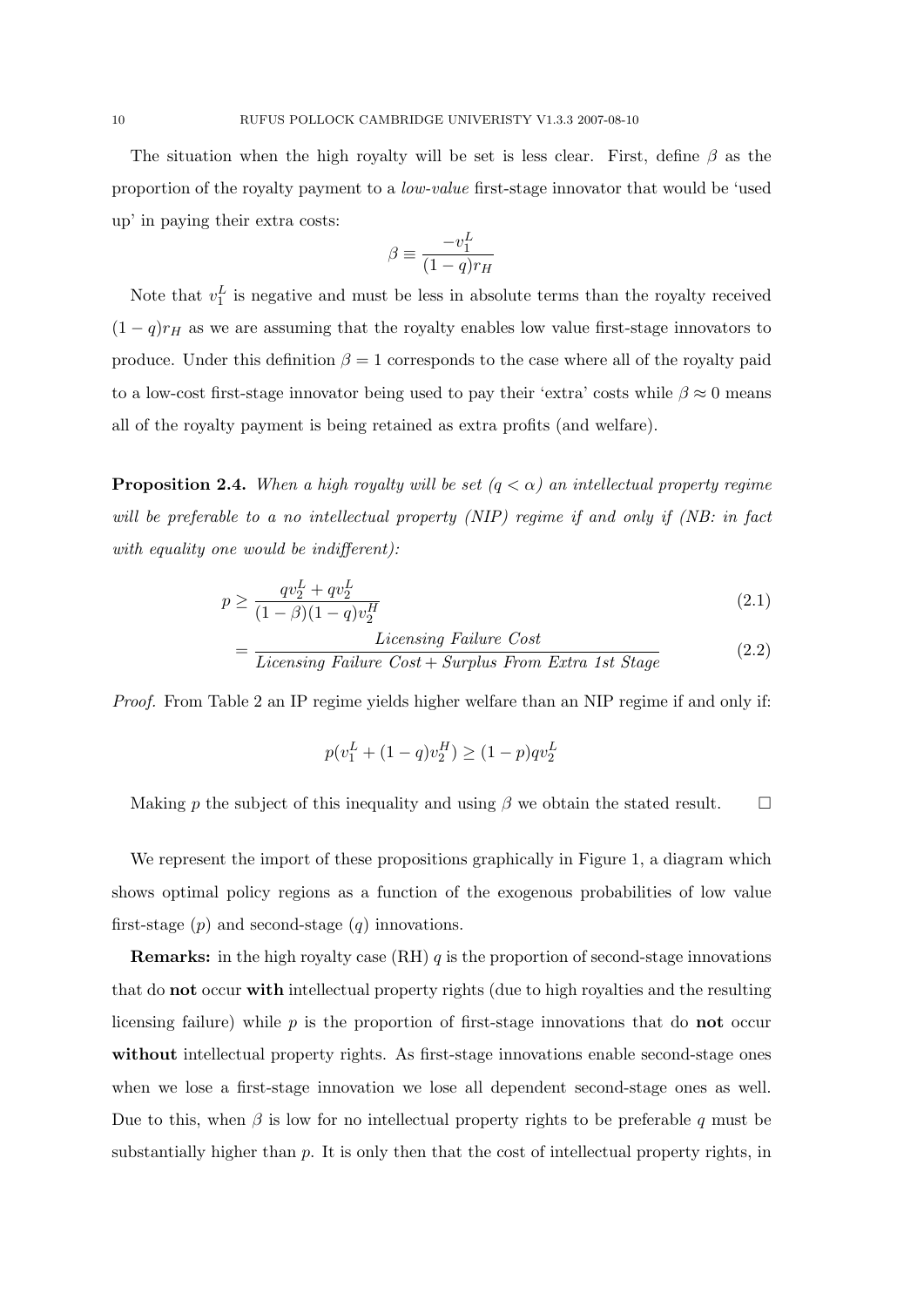

FIGURE 1. Optimal policy as a function of the probabilities of low value first-stage (p) and second-stage (q) innovations.  $\alpha$  equals 0.7 so to the right of the line  $q = 0.7$  a low royalty will be set (RL) and an IP regime is optimal. To the left of that line we have shown three different 'horizontal' lines which demarcate the boundary between IP being optimal (above the line) and no IP being optimal (below the line). The horizontal lines correspond (in ascending order) to  $\beta$  (the proportion of royalties used up by first stageinnovators) equal to 0, 0.5, and 0.99.

terms of lost second-stage innovations, will outweigh the gains in terms of more first-stage (and dependent second-stage) innovations.

As  $\beta$  increases the area in which no intellectual property rights are preferable will increase, with the line separating the two regions moving upwards. In the limit as  $\beta$ tends to  $1$  – which corresponds to all royalty income being used by a low value first-stage innovator to pay costs – the marginal  $p$  tends to 1, that is, it is optimal to have intellectual property rights only if all first-stage innovations are of a low value type.

# 3. A Model of Cumulative Innovation with Sampling

3.1. The Model. The 'sampling' model differs from the 'basic' model presented in the previous section only in the addition of a single extra period in which sampling by secondstage firms takes place prior to any royalty setting. Formally, we have the following modified sequence of actions (modifications are bolded for clarity):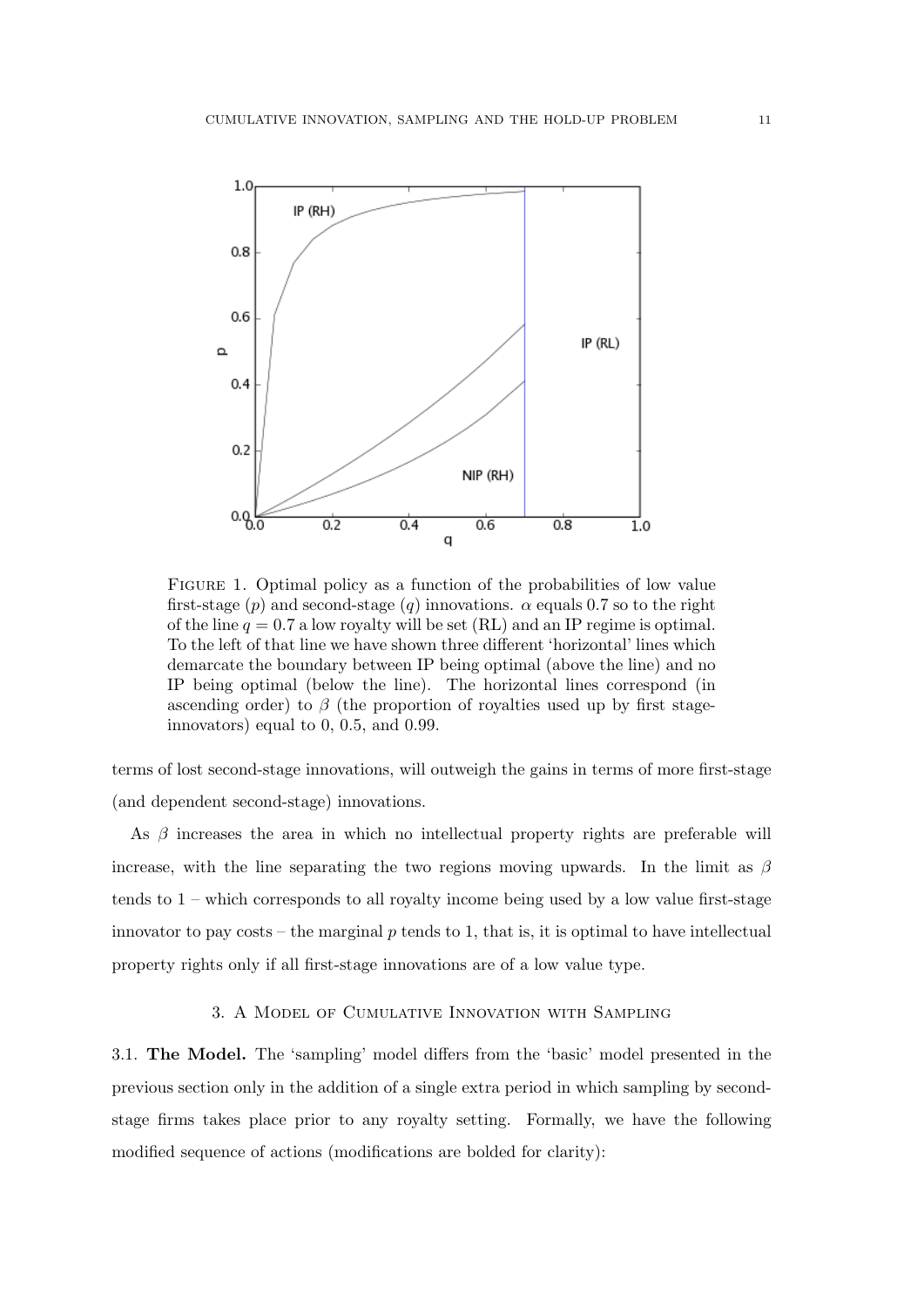- (1) Nature determines the value type of the first-stage innovator.
- (2) A first-stage innovator decide whether to invest. If the first-stage innovator does not invest the game ends and all payoffs are zero. Assuming the first-stage innovator invests the game continues.
- (3) Second-stage innovators chooses their level of sampling k. (One could think of this, for example, as the number of first-stage products a second-stage firms chooses to investigate via purchase, observation etc).
	- Sampling has constant marginal cost  $\tau$ .
	- Knowledge of the sampling level chosen by a second-stage firm. There are two possibilities regarding the knowledge of the sampling level available to firststage innovators. In the first case the first-stage innovator does observe the sampling level. In the second case the first-stage innovator does not observe the sampling level. In what follows we focus on the case where the sampling level is unobserved as we feel this is more realistic though the results are unchanged (and simpler to derive) when it is observed.
- (4) The first-stage innovator sets the royalty rate r (under the no/weak IP regime second-stage innovations do not infringe and so the de facto royalty rate is 0).
- (5) Nature determines the value type of a second-stage innovator. As before there are two types of stage 2 firms, high and low value:  $v_2^H$ ,  $v_2^L$ . However, here:
	- The probability,  $q$ , that a second-stage firm is low value is a function of the sampling level:  $q \equiv q(k)$ .
	- Properties of  $q(k)$ :  $q' \leq 0$  (otherwise there is no benefit from sampling). There are diminishing returns to sampling:  $q'' \geq 0$  and if no sampling takes place all firms are of low value type  $(q(0) = 1)$ . The functional form  $q(k)$  is assumed to be common knowledge.
- (6) Given this royalty rate second-stage firms decide whether to invest.
- (7) Payoffs are realized.

The new action/payoff matrix is shown in Table 3.

3.2. Solving the Model. Define, as in the basic model, a high royalty to be equal to the value of a high-value second-stage innovation:  $r_H = v_2^H$ , and a low royalty to be equal to the value of a low-value second-stage innovation:  $r_L = v_2^L$ .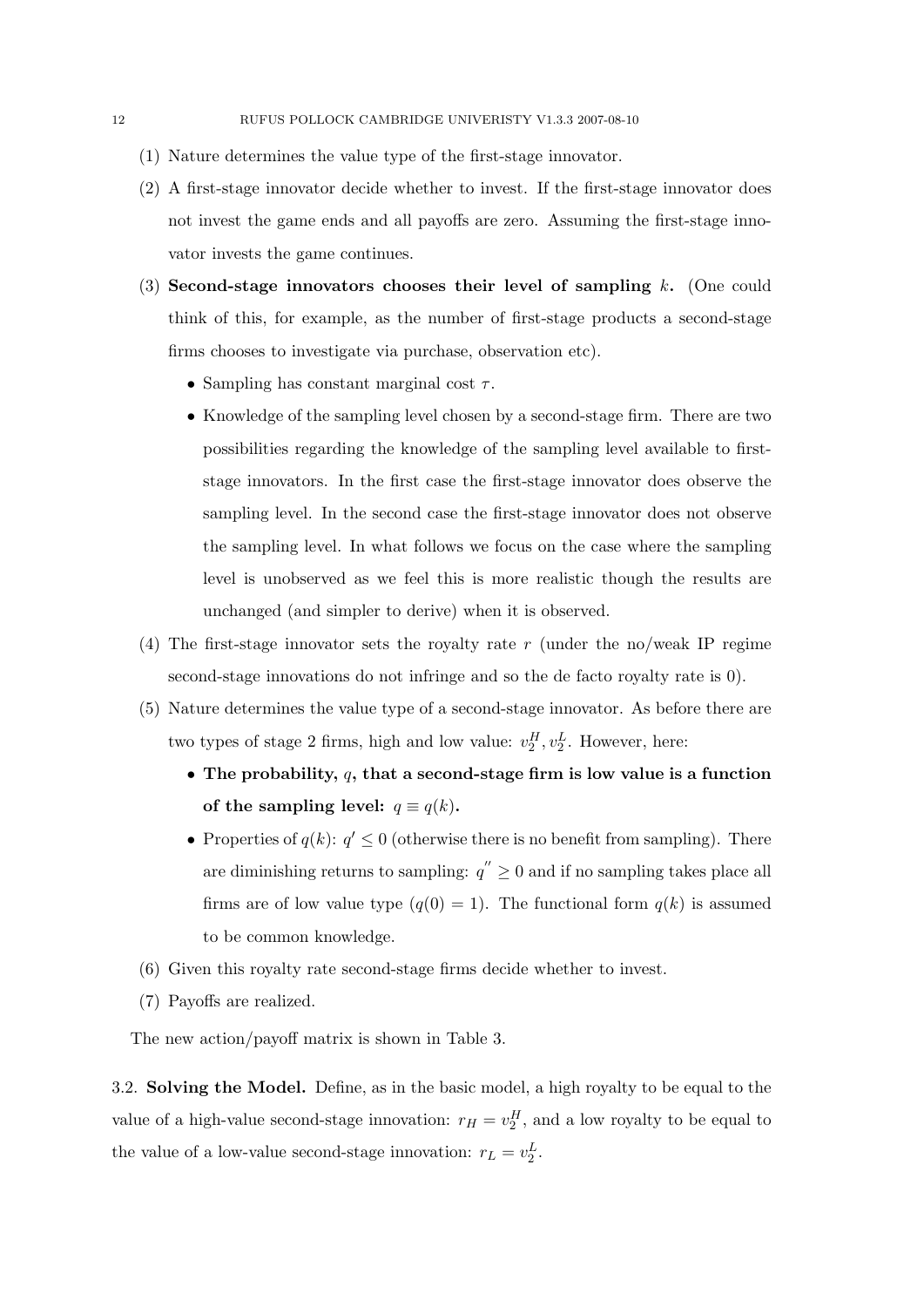| Player      |                   |        | Second-Stage Innovator |                                    |                     |                                   |  |
|-------------|-------------------|--------|------------------------|------------------------------------|---------------------|-----------------------------------|--|
|             |                   |        | Sample $(k)$           |                                    |                     |                                   |  |
|             | Value Type        |        | (q(k))<br>Low          |                                    | High $(1-q(k))$     |                                   |  |
| First-Stage |                   | Action | NI                     |                                    | NI                  |                                   |  |
| Innovator   | Low<br>(p)        | r      | $-k\tau$               | $v_1^L + r$ , $v_2^L - r - k\tau$  | $-k\tau$<br>$v_1^L$ | $v_1^L + r$ , $v_2^H - r - k\tau$ |  |
|             | High (<br>$(1-p)$ |        | $-k\tau$               | $+r, v_2^L - r - k\tau$<br>$v_1^H$ | $v_1^H$<br>$-k\tau$ | $v_1^H$<br>$v_2^H$<br>$-r-k\tau$  |  |

Table 3. Action and Payoff Matrix Assuming First-Stage Innovator Invests  $(I/NI = \text{Invest/Do Not Invest}, r = \text{Royalty Rate})$ 

We begin with a set of preliminary propositions which detail the players best responses before moving on to characterise the equilibrium under both (strong) IP and weak/no IP (NIP).

Proposition 3.1 (Second-stage innovator's investment strategies). A second-stage innovator with value  $v_X$  facing a royalty of r will invest if and only if  $v_X \ge r$ .

Proof. Just as in the original model second-stage innovator's move with full knowledge of all variables. In this case an innovator of type X invests if and only if net profits from investing,  $v_X - r - k\tau$  are greater than  $-k\tau$  the payoff from not investing (sampling costs are sunk). Hence the investment strategies are the same as in the basic model: a second-stage innovator invests if and only if  $v_X \geq r$ .

Proposition 3.2 (First-stage Best-Response Royalty). Under the IP regime, a first-stage innovator, whose belief about the sampling level is given by the cdf  $F(k)$  and where  $\bar{q} =$  $\mathbb{E}_F(q(k))$ , will set a royalty of the form:

$$
r(k) = \begin{cases} r_L = v_2^L, & \bar{q} > \alpha \\ r_H = v_2^H, & \bar{q} < \alpha \\ mixed \; strategy \; (r_H, r_L) \; with \; prob \; (x, 1-x), x \in [0,1], & \bar{q} = \alpha \end{cases}
$$

where  $\alpha$  is as in the basic model, that is the probability such that a first-stage firm is indifferent between setting a high and a low royalty rate:

$$
\alpha \equiv \frac{v_2^H - v_2^L}{v_2^H}
$$

*Proof.* See appendix.  $\Box$ 

Remark 3.3 (Definition of  $k_{\alpha}$ ). If a first-stage innovator believes second-stage innovators all play the same pure strategy, k, then we can replace the conditions of the form  $\bar{q} <, =, > \alpha$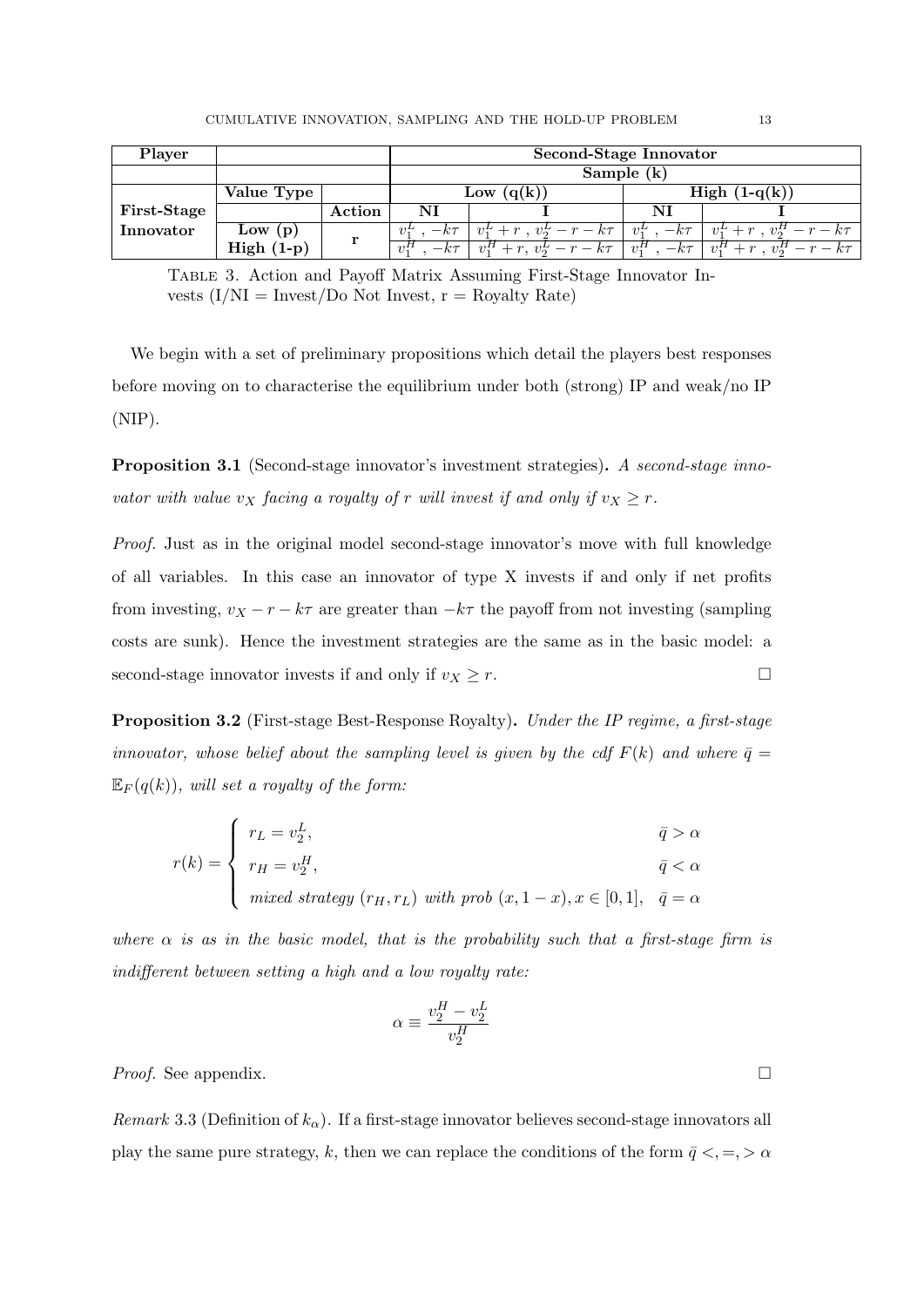with the condition that  $k > 0, \leq k_{\alpha}$  (note the inversion of ordering), where the constant  $k_{\alpha}$ , is the sampling level such that  $q(k_{\alpha}) = \alpha$ .

Proposition 3.4 (Second-Stage Sampling Level). Under an IP regime the second-stage innovators best response to a royalty of  $r$ , including 'composite' royalties of the form  $r = xv_2^H + (1-x)v_2^L, x \in [0,1]$  (that is mixed royalty with  $r_H$  played with probability x), is as follows:

$$
k = \begin{cases} k_2, & r \le r_L = v_2^L \\ k_r, & r_L < r < r_H \\ 0, & r \ge r_H = v_2^H \end{cases}
$$

where  $k_r$  is defined implicitly by:<sup>14</sup>

$$
q'(k_r) = \frac{-\tau}{v_2^H - r}
$$

And  $k_2$  is given as follows:<sup>15</sup>

$$
k_2 = k_{r_L} = k_{v_2^L} \Rightarrow q'(k_2) = \frac{-\tau}{v_2^H - v_2^L}
$$

*Proof.* See appendix.  $\Box$ 

Theorem 3.5. With intellectual property rights (IP) the perfect Bayesian equilibrium of the game defined above falls into one of two cases:

- (i) Low royalty case  $(k_2 \leq k_\alpha)$ 
	- (1) First-stage innovators: both high and low value types invest, believe that second-stage innovators sample at level  $k_2$  and set a low royalty rate.
	- (2) Second-stage innovators: sample at level  $k_2$  and both high and low value types invest.
- (ii) Mixed royalty case  $(k_2 > k_0)$ 
	- (1) First-stage innovators: both high and low value types invest, believe that second-stage innovators sample at level  $k_{\alpha}$  and set a mixed royalty rate consisting of a high royalty (r<sub>H</sub>) with probability  $x_{\alpha}$  and a low royalty (r<sub>L</sub>) with

<sup>&</sup>lt;sup>14</sup>If  $q'(0) > -\infty$  then for values of r sufficiently close to  $r_H = v_2^H$  this equation will have no solution. In such cases define  $k_r = 0$ .

<sup>&</sup>lt;sup>15</sup>We use the subscript 2 because this is the level of sampling undertaken when all second-stage innovators (both high and low types) always.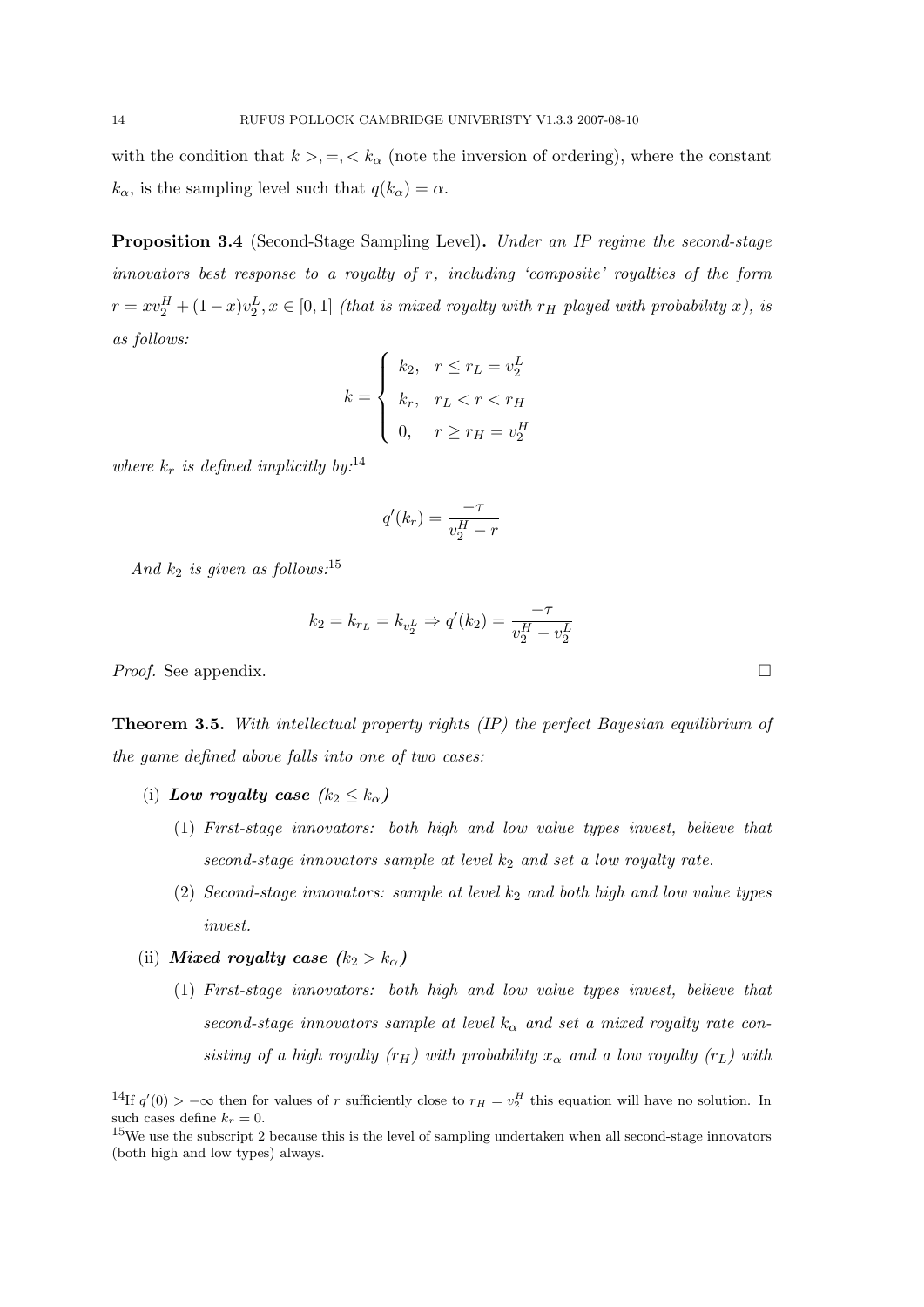probability  $(1 - x_{\alpha})$  where:<sup>16</sup>

$$
x_{\alpha} = 1 - \frac{\tau}{-q'(k_{\alpha})(v_2^H - v_2^L)}
$$

(2) Second-stage innovators: sample at level  $k_{\alpha}$  and invest if and only if the realized value of their innovation is greater than the royalty rate (though the first-stage innovator is playing a mixed strategy the second-stage innovator knows the royalty rate with certainty at the point of investment).

*Proof.* See appendix.  $\Box$ 

Proposition 3.6 (Equilibrium under weak/no IP). Under weak/no IP the 'sampling' model has the following solution: second-stage innovators sample at level  $k_2$  and both types of second-stage innovators invest. Of first-stage innovators, those that have 'high-value' innovations invest (there are  $1 - p$  of these type) and those with 'low-value' innovations do not.

Proof. Trivial. (Second-stage sampling best-response correspondences have already been derived in Proposition 3.4).

*Remark* 3.7. Recall that  $k_2$  is the sampling level undertaken by a second-stage firm in the case when both high and low value second-stage innovators invest (so it occurs either in the case where there is no IP or when the royalty is sufficiently low). It is also, therefore, the sampling level which maximizes expected second-stage innovation value and, for that reason, the socially optimal sampling level.

3.3. Welfare. For the welfare calculations we proceed as in the original model. A proportion p of first-stage innovations are low value  $(v_1^L < 0)$  and only occur when there is royalty income. Analogously to the basic model define  $v_1 = pv_1^L + (1 - p)v_1^H$  and  $v_2(k) = -k\tau + (1 - q(k))v_2^H + q(k)v_2^L$  (the expected value generated by a second-stage innovator sampling at level  $k$ ).

**Proposition 3.8.** [The Optimal Regime in the Low Royalty Case] In the low royalty case  $(k_2 < k_\alpha)$  it is optimal to have an IP regime (compared to weak/no IP one). Specifically if

<sup>&</sup>lt;sup>16</sup>Note examining the definition of  $k_2$  shows that  $k_{\alpha} < k_2$  guarantees that  $x_{\alpha}$  is non-negative.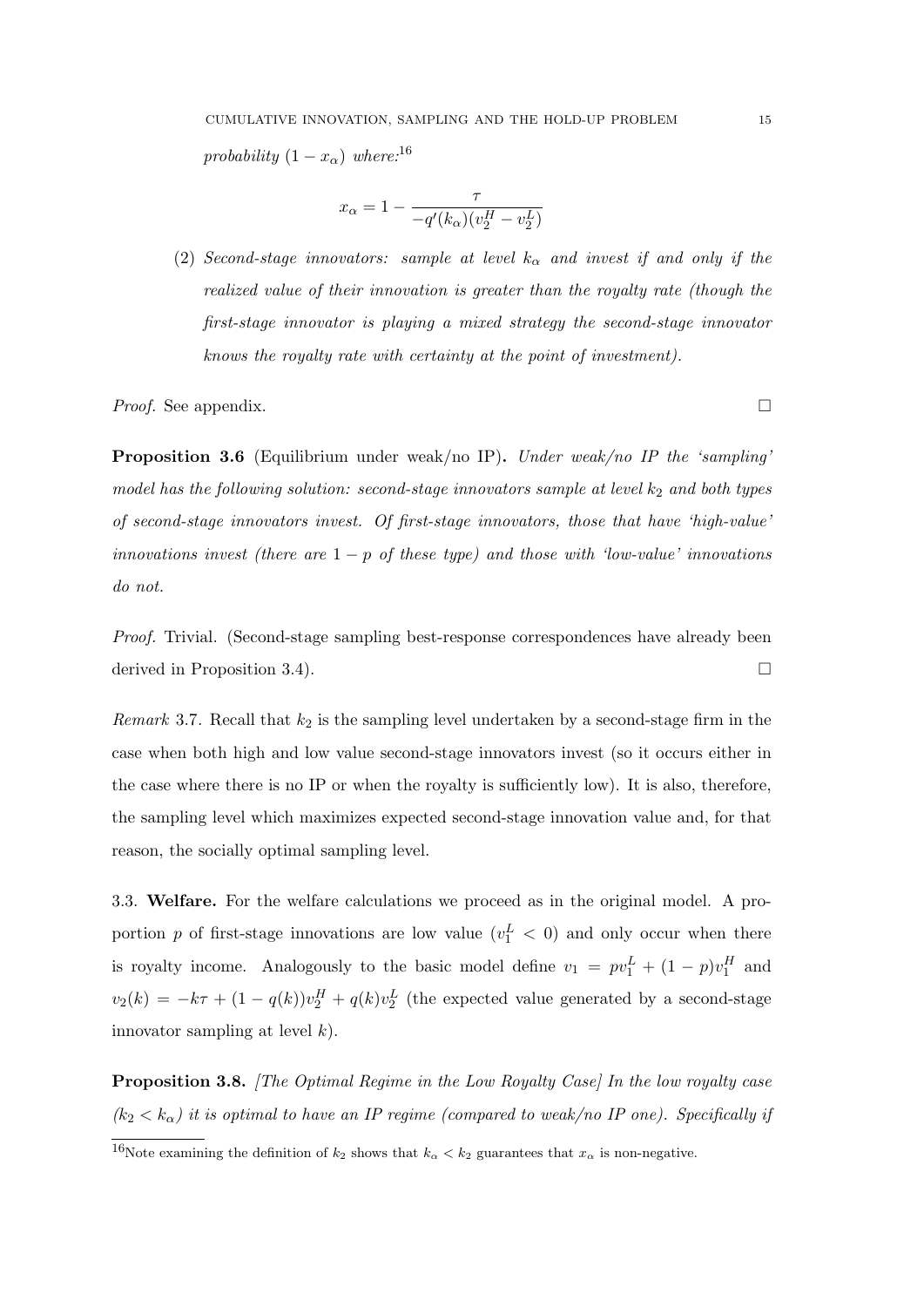the proportion  $(p)$  of first-stage innovation that is lost without IP is positive then welfare is higher with IP (otherwise  $p = 0$  and both regimes generate the same level of welfare).

*Proof.* See appendix.  $\Box$ 

This result has a simple intuition behind it. The low royalty case encompasses the situation where the sampling level is fairly low even when the royalty rate faced by secondstage firms is small  $(k_2 \leq k_0)$  – this may occur because sampling is costly ( $\tau$  is high) or generates little benefit ( $v_2^H$ and $v_2^L$  are close). As a result most second-stage innovations are low value and so a first-stage innovator sets a low royalty rate  $(r<sub>L</sub>)$ . Hence (a) there is no 'licensing failure' and (b) all second-stage firms sample at the optimum rate  $(k_2)$ . Taken together these mean that, just as with the low royalty case of the simpler model, there are no costs to having strong IP. Since, thanks to the licensing income, there is more (by an amount p) first stage innovation under strong IP than under weak/no IP the strong IP regime is clearly better.

**Proposition 3.9.** [The Optimal Regime in the Mixed Royalty Case] In the mixed royalty case  $(k_2 \geq k_\alpha)$  it is optimal to have an IP regime rather than a weak/no (NIP) regime if the proportion  $(p)$  of first-stage innovation that does not occur under no/weak IP is sufficiently high, specifically:

$$
p \ge p^m \equiv \frac{(v_2(k_2) - v_2(k_\alpha)) + x_\alpha q(k_\alpha)v_2^L}{(v_2(k_2) - v_2(k_\alpha)) + x_\alpha q(k_\alpha)v_2^L + ((v_2(k_\alpha) - x_\alpha q(k_\alpha)v_2^L - (-v_1^L))}
$$
(3.1)  

$$
= \frac{Reduced \ Sampling \ Cost + Licensing \ Failure \ Cost}{D \cdot l \cdot (1 - C \cdot h \cdot L) \cdot (1 - C \cdot h \cdot L) \cdot (1 - C \cdot h \cdot L) \cdot (1 - C \cdot h \cdot L) \cdot (1 - C \cdot h \cdot L) \cdot (1 - C \cdot h \cdot L) \cdot (1 - C \cdot h \cdot L) \cdot (1 - C \cdot h \cdot L) \cdot (1 - C \cdot h \cdot L) \cdot (1 - C \cdot h \cdot L) \cdot (1 - C \cdot h \cdot L) \cdot (1 - C \cdot h \cdot L) \cdot (1 - C \cdot h \cdot L) \cdot (1 - C \cdot h \cdot L) \cdot (1 - C \cdot h \cdot L) \cdot (1 - C \cdot h \cdot L) \cdot (1 - C \cdot h \cdot L) \cdot (1 - C \cdot h \cdot L) \cdot (1 - C \cdot h \cdot L) \cdot (1 - C \cdot h \cdot L) \cdot (1 - C \cdot h \cdot L) \cdot (1 - C \cdot h \cdot L) \cdot (1 - C \cdot h \cdot L) \cdot (1 - C \cdot h \cdot L) \cdot (1 - C \cdot h \cdot L) \cdot (1 - C \cdot h \cdot L) \cdot (1 - C \cdot h \cdot L) \cdot (1 - C \cdot h \cdot L) \cdot (1 - C \cdot h \cdot L) \cdot (1 - C \cdot h \cdot L) \cdot (1 - C \cdot h \cdot L) \cdot (1 - C \cdot h \cdot L) \cdot (1 - C \cdot h \cdot L) \cdot (1 - C \cdot h \cdot L) \cdot (1 - C \cdot h \cdot L) \cdot (1 - C \cdot h \cdot L) \cdot (1 - C \cdot h \cdot L) \cdot (1 - C \cdot h \cdot L) \cdot (1 - C \cdot h \cdot L) \cdot (1 - C \cdot h \cdot L) \cdot (1 - C \cdot h \cdot L) \cdot (1 - C \cdot h \cdot L) \cdot (1 - C \cdot h \cdot L) \cdot (1 - C \cdot h \cdot L) \cdot (1 - C \cdot h \cdot L) \cdot (1 - C \cdot h \cdot L) \cdot (1 - C \cdot h \cdot L) \cdot (1 - C \cdot h \cdot L
$$

 $Reduced\ Sampling\ Cost + Licensing\ Failure\ Cost + Surplus from\ Extra\ 1st\ Stage$ (3.2)

*Proof.* See appendix.  $\Box$ 

*Remark* 3.10. Reduced Sampling Cost:  $v_2(k_2)$  is the average value of second-stage innovations when second-stage firms sample at the unrestricted (and optimal) level  $k_2$ . Under the IP regime second-stage firms only sample at level  $k_{\alpha}$  because of the higher (average) royalty. Thus, the average value of a second-stage innovation is less under the IP regime compared to the weak/no IP regime due to this reduced sampling precisely by the amount: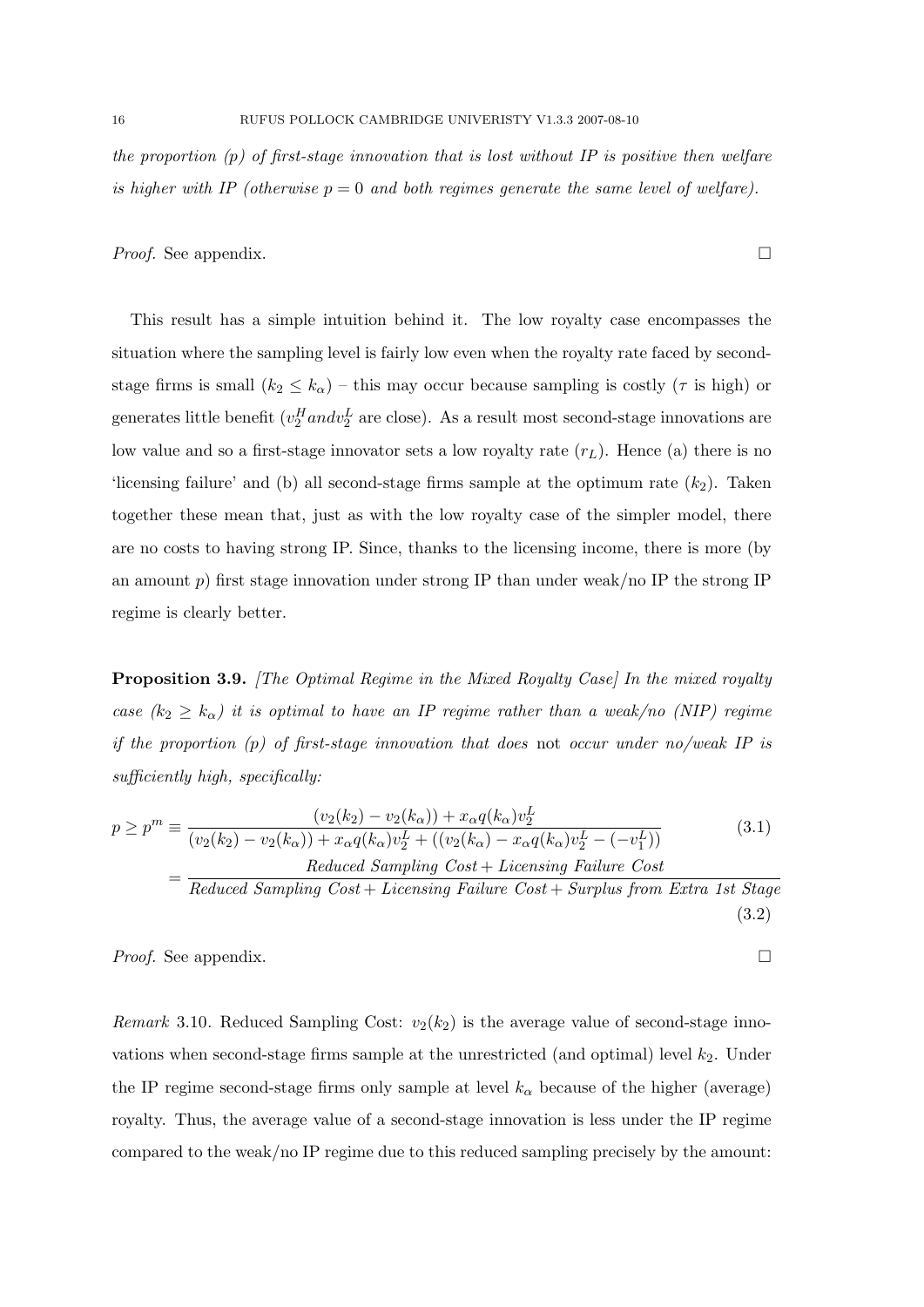$v_2(k_2) - v_2(k_0)$  (NB: obviously this only applies to those second-stage innovations associated with the  $(1 - p)$  first-stage innovations which are produced under both the IP and the weak/no IP regime.)

Licensing Failure Cost: licensing failure occurs when a second-stage firm with a lowvalue innovation is faced with a high royalty rate. Under the IP regime  $x_{\alpha}$  is the probability that a high royalty is set by a first-stage innovator  $q(k_{\alpha}$  is the probability a second-stage firm has a low-value innovation. Thus  $x_{\alpha}q(k_{\alpha})$  is the probability that licensing failure occurs and when it does the loss equals the potential value of the second-stage innovation:  $v_2^L$ .

Surplus from Extra First-Stage Innovation: the plus side of the IP regime is the extra first (and dependent) second-stage innovation that happens because first-stage innovators receive higher incomes. There are a proportion  $p$  of low (standalone) value first-stage innovators, who will only invest under the (strong) IP regime. For each such innovation the net surplus generated equals the surplus generated by the second-stage firms plus the net (stand-alone) surplus of a first-stage firm. The expected second-stage surplus equals the average value if all second-stage firms produced (when sampling at  $k_{\alpha}$ :  $v_2(k_{\alpha})$ , minus the surplus of those second-stage firms who are held-up:  $x_{\alpha}q(k_{\alpha})v_2^L$ . Finally the net standalone surplus of a first-stage firm is  $v_1^L < 0$ .

Finally, compare equation  $(3.1)$  with equation  $(2.1)$  from the basic model. The main, and most obvious, difference is that, as well as the standard 'licensing failure cost' of (strong) IP, there is another, additional, cost in the form 'reduced sampling' (and reduced average value of second-stage innovations).

**Corollary 3.11.** Extending  $p^m = 0$  to the low royalty case  $(k_2 \le k_\alpha)$  by defining  $p^m = 0$ if  $k_2 \leq k_\alpha$ , we have that an IP regime is optimal if  $p > p^m$  and a weak/no IP is optimal if  $p < p^m$ .

3.4. Policy Implications. Since we do not have any precise estimates for the exogenous parameters such as the sampling cost  $(\tau)$  or the values of second-stage innovations  $(v_2^H)$ etc) we cannot make direct statements about which regime would yield higher welfare for a given industry. Instead our approach has been to to pick a 'dependent' variable to focus on (in our case p, the proportion of first-stage innovation 'lost' under weak/no IP)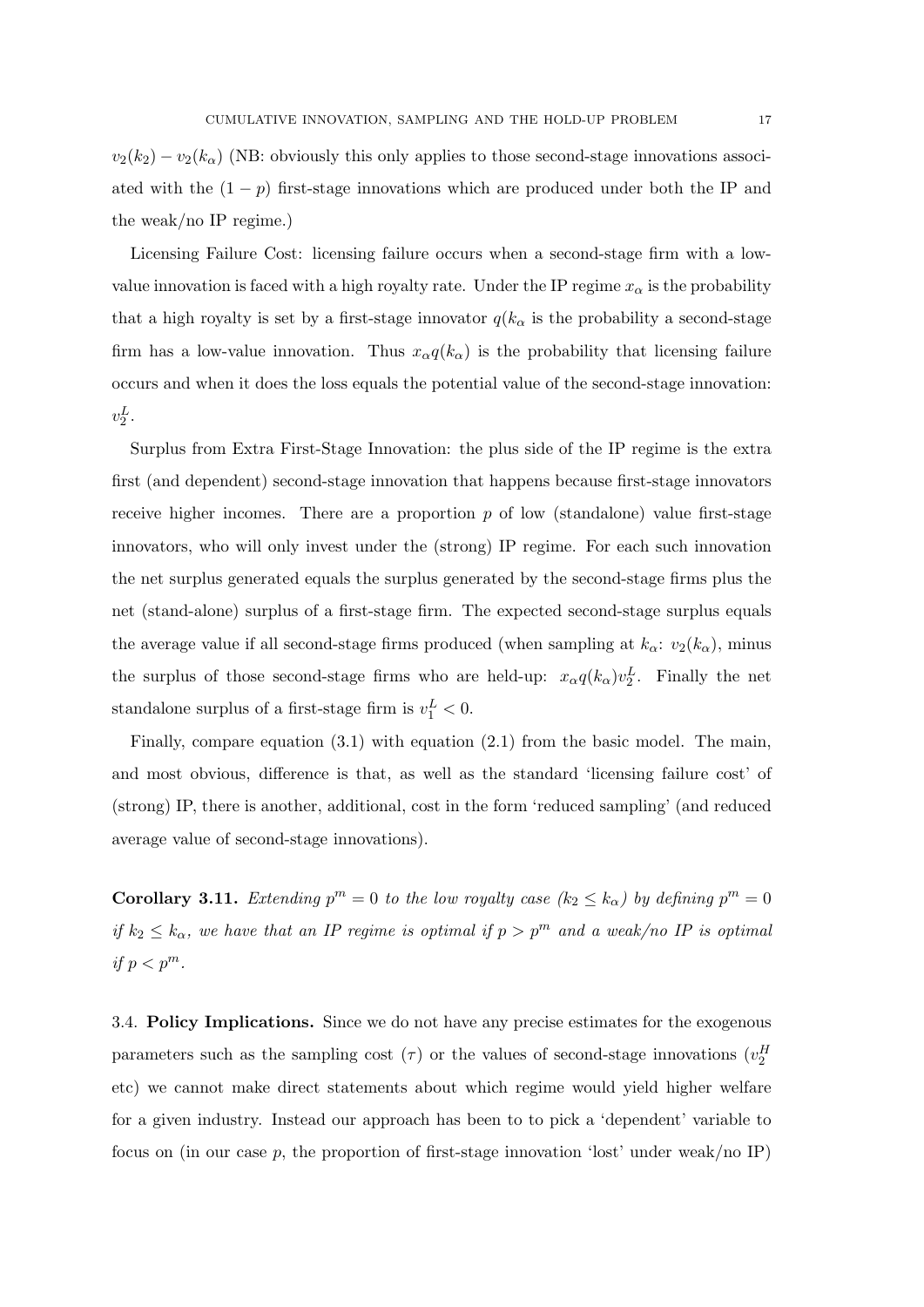

FIGURE 2. Marginal  $p^m$  as a function of sampling cost. Ticks on  $\tau$  axis have been specifically omitted as they would be misleading – any particular value will depend on parametrization, functional form for  $q$  etc. However in this specific case we note that  $v_2^H = 10$ ,  $v_2^L = 1.0$ ,  $q(k) = e^{-k}$  and  $p^m = 0$ above 8.0.

and then derive the 'break-even' or marginal  $p^m$  such that if  $p = p^m$  we are indifferent in welfare terms between the two regimes.

Our next step is to investigate the comparative statics of the marginal  $p(p^m)$  with respect to exogenous variables, in particular the cost of sampling  $(\tau)$  and the relative value of high  $(v_2^H)$  and low type  $(v_2^L)$  second-stage innovations.

Our general results are summarized in Figure 2 and Figure 3. As we note in the captions one can only indicate the general form as any specific form for  $p^m$  will depend on the functional form for  $q$  and of course the values of the other exogenous parameters.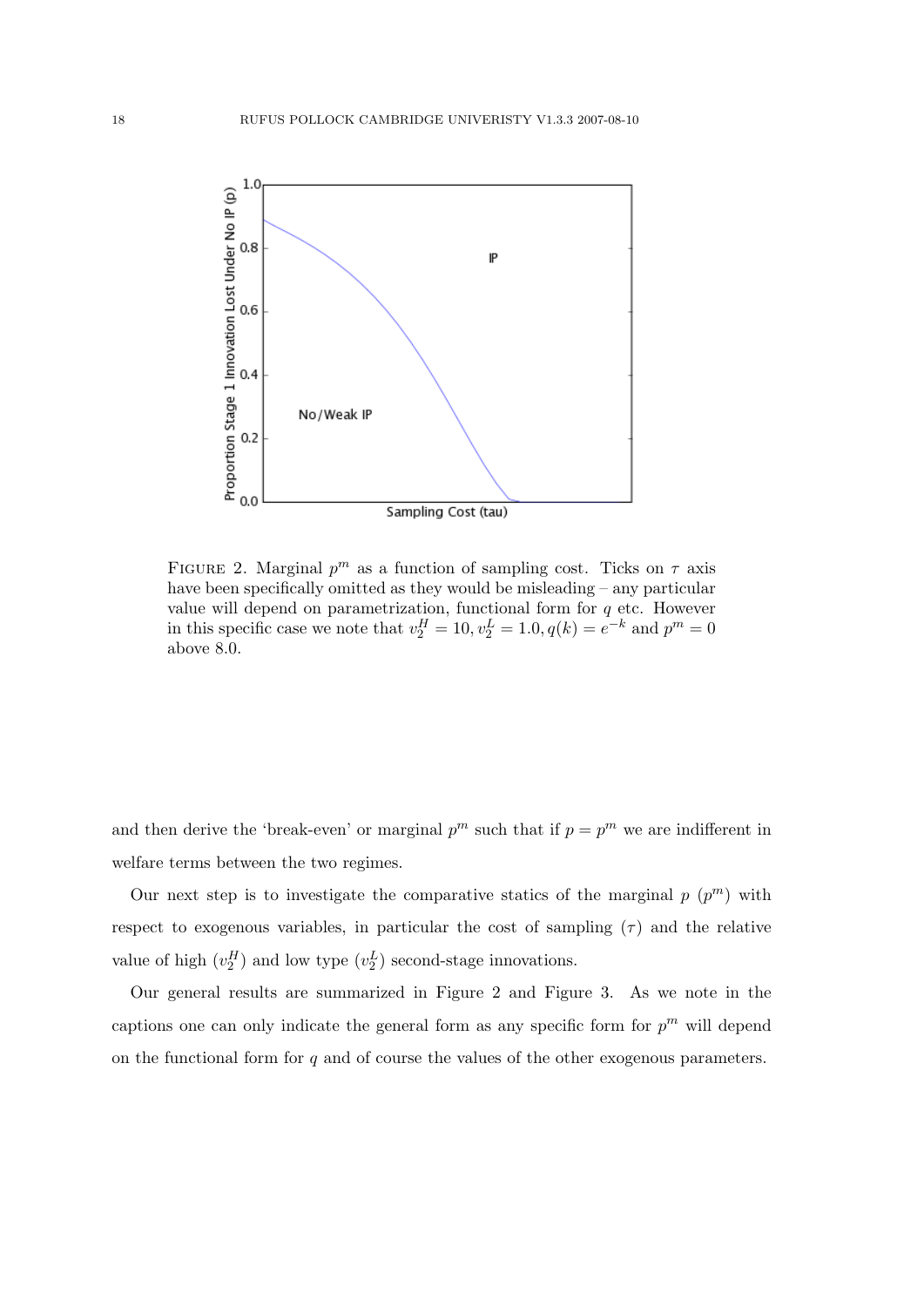

FIGURE 3. Marginal  $p^m$  as a function of  $v_2^H$  (or equivalently, for fixed  $v_2^L$ :  $v_2^L - v_2^L$ ). For the same reasons given in relation to Figure 2 ticks on the  $v_2^H$  axis have been omitted. However to give the reader some sense of proportion we note that  $\tau = 0.5, v_2^L = 1.0, q(k) = e^{-k}$  and  $p^m = 0$  below approximately 3.0.

**Proposition 3.12.** The sampling levels  $k_{\alpha}$  and  $k_2$  have the following comparative statics:

$$
\frac{dk_{\alpha}}{d\tau} = 0\tag{3.3}
$$

$$
\frac{dk_{\alpha}}{dv_2^H} < 0\tag{3.4}
$$

$$
\frac{dk_2}{d\tau} < 0\tag{3.5}
$$

$$
\frac{dk_2}{dv_2^H} > 0\tag{3.6}
$$

And taking limits:

$$
\lim_{\tau \to \infty} k_2 = 0, \lim_{\substack{v_2^H \to v_2^{L+} \\ v_2^H \to v_2^{L+}}} k_2 = 0, \lim_{\tau \to 0} k_2 = \infty, \lim_{\substack{v_2^H \to \infty \\ v_2^H \to \infty}} k_2 = \infty
$$
\n(3.7)

$$
\lim_{v_2^H \to \infty} k_\alpha = 0 \tag{3.8}
$$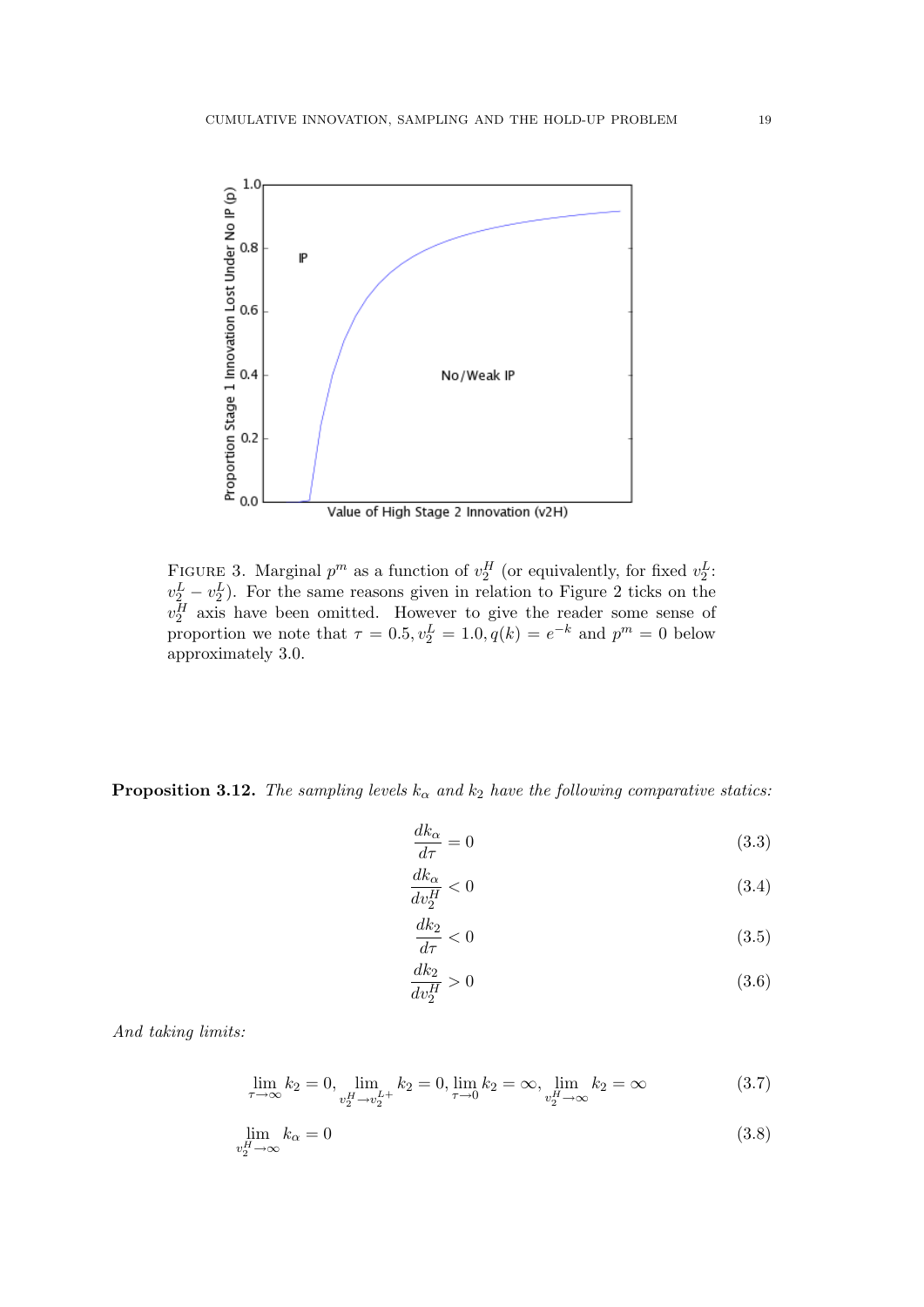Proof. Recall that we have:

$$
q(k_{\alpha}) = \frac{v_2^H - v_2^L}{v_2^H}
$$

$$
q'(k_2) = \frac{-\tau}{v_2^H - v_2^L}
$$

Given that  $q' < 0$  and  $q'' > 0$  the results following trivially by simple differentiation.  $\Box$ 

Remark 3.13. The intuition behind these results is straightforward.  $k_{\alpha}$  is the level of sampling that leaves a first-stage innovator indifferent between charging a high and a low royalty rate. As such it is a function only of the relative values of the two types of innovation (and of  $q$ ) and does not depend on the cost of sampling at all.

The intuition in the second case is a little more complicated. If we increase  $v_2^H$  keeping  $v_2^L$  constant we increase the differential between high and low value second-stage innovations. Then the net change in revenue for a first-stage innovator's from switching to a high royalty rate must increase (loss of royalty revenue from low-value second-stage innovations is lower relative to royalty from high-value second-stage innovations). Hence, the proportion of high value second-stage innovations  $(1 - q(k))$  at which the switch to a high royalty rate is made is smaller and the corresponding level of sampling  $(k_{\alpha})$  is smaller.

Coming to  $k_2$ , which is the optimal level of sampling (and that performed under a low or zero royalty), we have unsurprisingly that as the cost of sampling goes down the amount of sampling goes up. Similarly, an increase in the relative size of a high value innovation compared to a low value one, increases the benefit of sampling and therefore increases the amount of sampling done.

Combining the differentials with the limits we have that (a) keeping other variables fixed there exists a unique finite  $\tau^*$  such that for  $\tau < \tau^*, k_2 > k_\alpha$  and a mixed royalty is set (conversely for  $\tau > \tau^*$  a low royalty is set and  $p^m = 0$ ); (b) similarly there exists a unique  $v^*$  such that for  $v_2^H > v^*, k_2 > k_\alpha$  and a mixed royalty is set (conversely for  $v_2^H$   $\langle v_2^H * a \rangle$  low royalty is set and  $p^m = 0$ ). This then demonstrates the validity of the right-hand part of Figure 2 and the left-hand part of Figure 3 where we have  $p^m = 0$ .

What occurs then if  $k_2 > k_\alpha$  and we are in the mixed royalty case?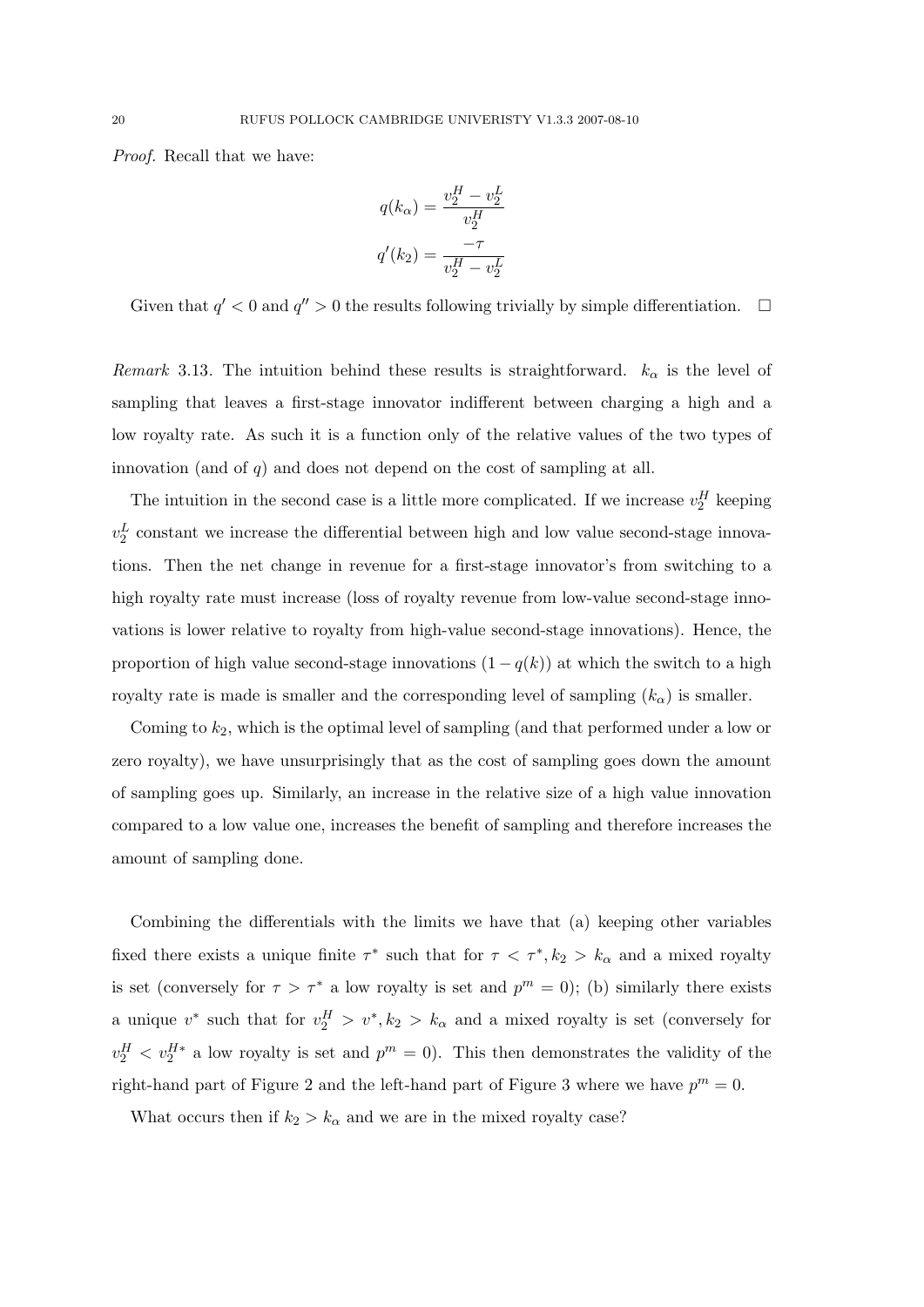**Proposition 3.14.** Assuming  $k_2 > k_\alpha$  (i.e.  $\tau$  sufficiently small or  $v_2^H$  sufficiently large) then:

$$
p \ge p^m \equiv \frac{(v_2(k_2) - v_2(k_\alpha)) + x_\alpha q(k_\alpha)v_2^L}{(v_2(k_2) - v_2(k_\alpha)) + x_\alpha q(k_\alpha)v_2^L + ((v_2(k_\alpha) - x_\alpha q(k_\alpha)v_2^L) - (-v_1^L))}
$$

And we have that:

$$
\begin{aligned} \frac{dp^m}{d\tau} &< 0\\ \frac{dp^m}{dv_2^H} &> 0 \end{aligned}
$$

That is, the marginal level of first-stage innovation lost under weak/no IP (that is the level such that above this an IP regime is optimal) is  $(a)$  decreasing in sampling costs  $(b)$ increasing in the relative size of high value to low value second-stage innovations.

*Proof.* See appendix.  $\Box$ 

Informally this result can be explained as follows. Reductions in sampling costs will increase the 'optimal' level of sampling  $(k_2)$  relative to the restricted level of sampling  $(k_{\alpha})$ . This in turn increases the cost of intellectual property rights arising from (a) loss of second-stage innovations due to licensing failure  $(x_\alpha \cdot q(k_\alpha))$ ; (b) lower average value of second-stage innovations  $(v_2(k_2)-v_2(k_\alpha))$ ; while having no effect on the surplus from extra first-stage innovations under IP. As a result the welfare under weak/no IP rises relative to the welfare under IP and the marginal  $p$  must rise.

Similarly if the relative size of high value second-stage innovation compared to a low value one rises this (a) increases the 'optimal' level of sampling  $(k_2)$  relative to the restricted level of sampling  $(k_{\alpha})$  (b) directly increases the benefit of sampling. This again increases the sampling cost and the licensing failure cost but reduces the surplus from second-stage innovations under IP. As a result welfare under weak/no IP rises relative to that under IP and the marginal p must rise.

This result then establishes the validity of the rest of Figures 2 and 3 and implies the following corollaries regarding how the optimal policy regime in relation to intellectual property rights varies in response to changes in the exogenous environment: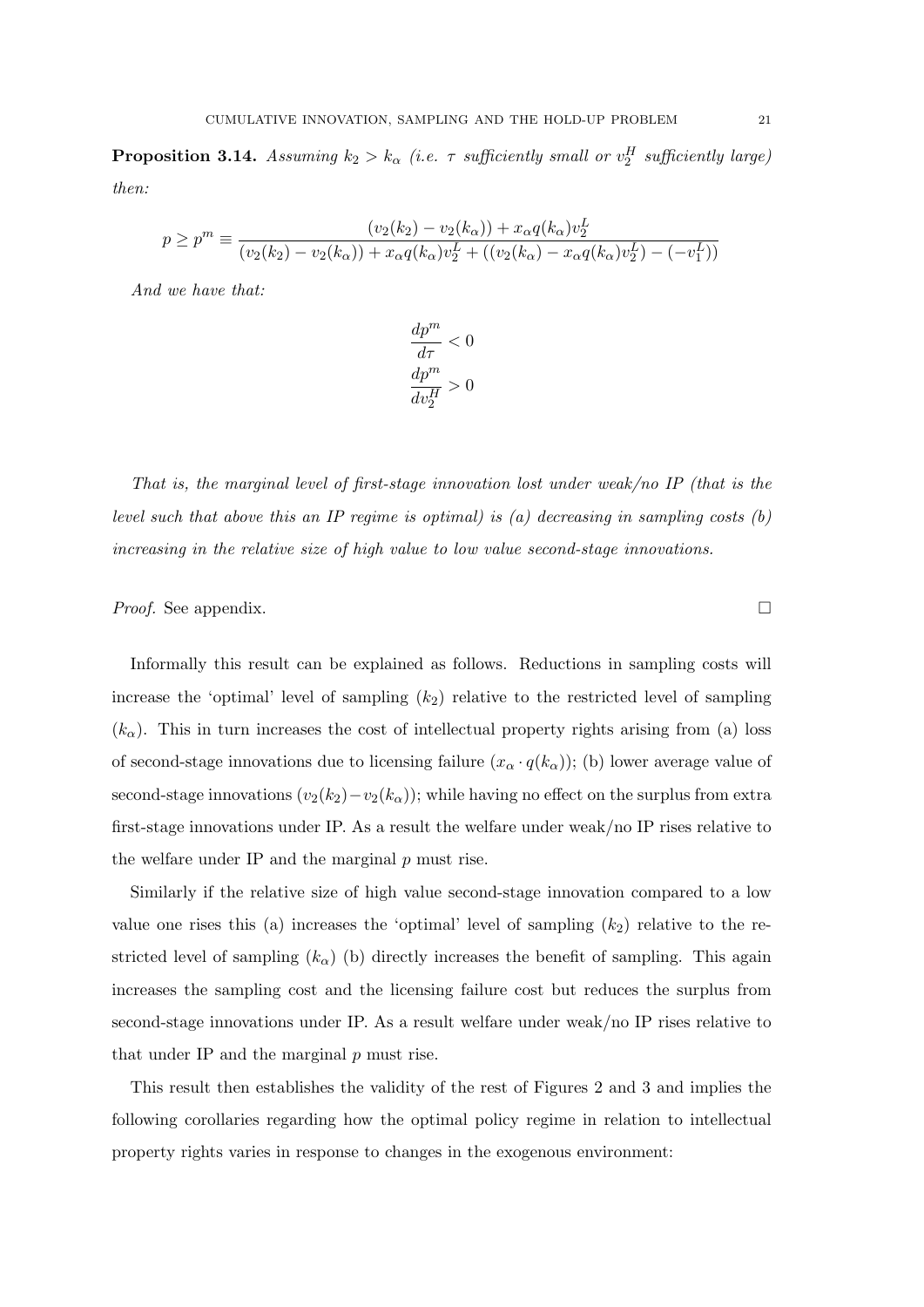Corollary 3.15. Reducing sampling costs make it more likely that a freer (weak/no intellectual property rights) regime will be optimal.

*Proof.* Follows from previous propositions as summarised in Figure 2.

Corollary 3.16. Increasing the differential between high and low value second-stage innovations (which could be interpreted as sampling becoming more important for product quality) makes it more likely that a freer (no intellectual property rights) regime will be optimal.

*Proof.* Follows from previous propositions as summarised in Figure 3.

Remark 3.17. Most studies of the value of intellectual property rights (copyrights or patents) indicate that their distribution is highly skewed with a few very high value works and many low value works. This suggests that  $v_2^H \gg v_2^L$ .

# 4. CONCLUSION

In this paper we have shown how asymmetric information about the value of followon innovations, combined with intellectual property rights such as patents, can result in licensing failure and hold-up. Presenting the policy decision as a choice between having or not having intellectual property rights, we have shown that, in contrast to parts of the previous literature, in some circumstances it may be optimal not to have intellectual property rights. For whilst intellectual property rights help transfer income from secondstage to first-stage innovators they can also lead to licensing failure and hold-up with a resulting reduction in second-stage innovation.

In the first, and simpler, model presented, the basic results were summarized in Figure 1, which plotted optimal policy as a function of the exogenous variables (the probabilities of high or low value innovations occurring at the two different innovation stages). Intellectual property rights in this model had two contrasting effects. On the one hand, there are the benefits of increased first-stage innovation as revenue is transferred to first-stage innovators from second-stage ones. On the other hand, there are costs in terms of fewer second-stage innovations due to licensing failure. In some circumstances the benefits will exceed the costs and we should have (stronger) intellectual property rights. In other cases, they will not and we should have weaker (or no) intellectual property rights. In particular, we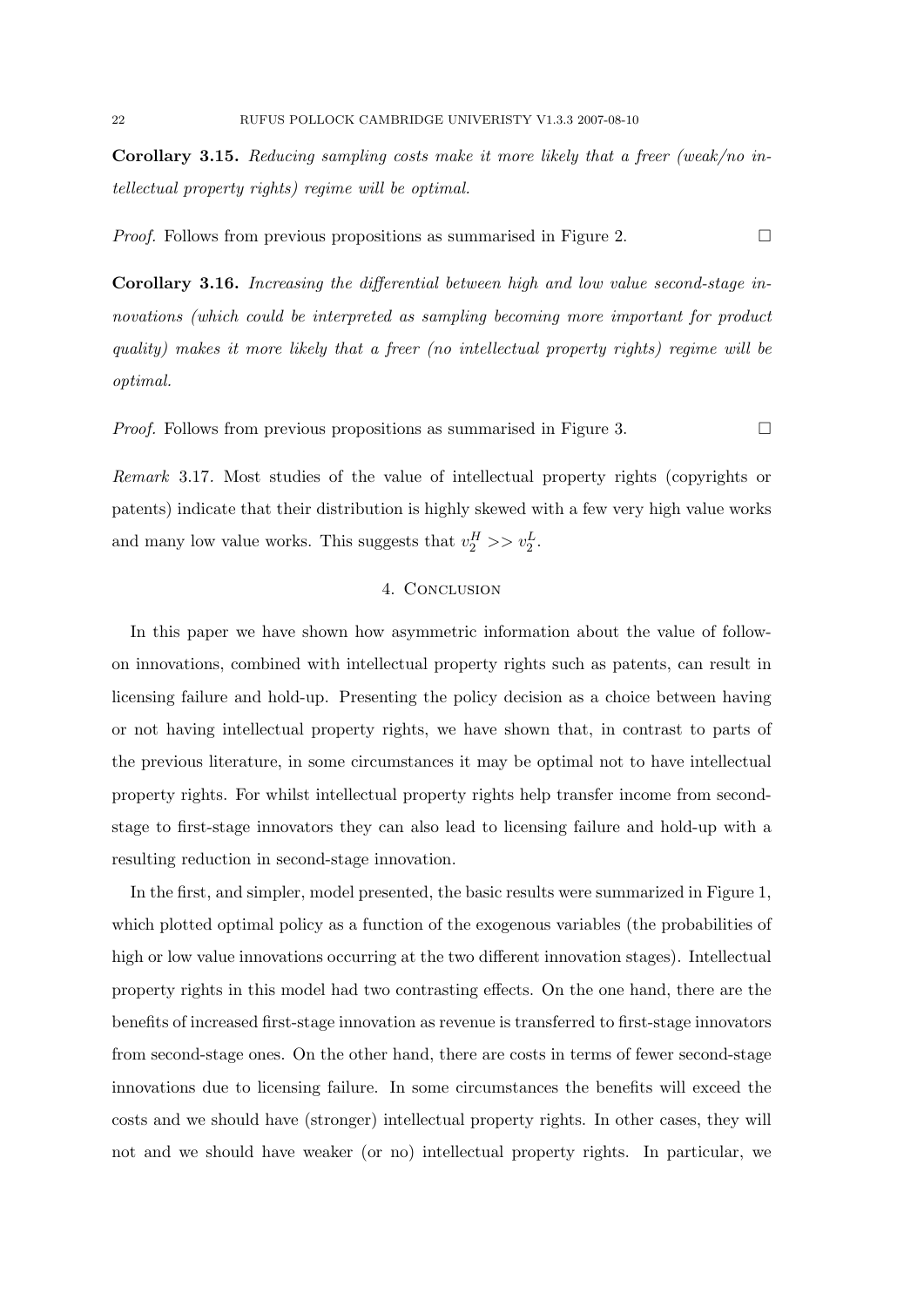showed that, if the probability of a low value second-stage innovation was high enough (but not too high), compared to the probability of a low value first-stage innovation, then a regime without intellectual property rights would be preferable.

Next, we extended this basic model by introducing 'sampling'. We demonstrated the existence of a perfect Bayesian equilibrium and showed that (strong) IP may restrict the level of sampling below what would be socially optimal. Therefore, in addition to the basic trade-off mentioned above between more first-stage innovations and fewer secondstage ones, there is the additional factor: those second-stage innovations which occur have lower average value due to a lower level of sampling. Examining this trade-off, we find that the lower the cost of sampling and the greater the differential between the low and high values of second-stage innovations, the more likely it is that a regime without intellectual property rights will be preferable.

Thus, technological change which reduces the cost of encountering and trialling new 'ideas' should imply a reduction in the socially optimal level of intellectual property rights such as patents and copyright. A perfect case of such technological change in recent years can be found in the rapid advances in computers and communications. These advances have, for example, dramatically reduced the cost of accessing and re-using cultural material, such as music and film, as well as greatly increasing the number of 'ideas' that a software developer can encounter and trial. Concrete policy actions that could be taken in line with these conclusions include extending 'fair-use' (fair-dealing) provisions in copyright law to increase the degree of reuse that would be permitted without the need to seek permission and excluding software and business methods from patentability.

Finally, we should emphasize that there remains plentiful scope to improve and extend the present paper. For instance, it was assumed that the non-royalty income for the first-stage and second-stage innovator was unaffected by the intellectual property rights regime.<sup>17</sup> However this is unlikely to be the case and the model could be improved by the inclusion of the direct effect of no (or weaker) intellectual property rights on the revenue of the first-stage (and second-stage) innovator.

It would also be useful to extend the analysis to the case of a continuous distribution of innovation values, as well as to investigate the consequences of making sampling costs

<sup>&</sup>lt;sup>17</sup>As discussed in detail above, while we do allow for business stealing between the first and second-stage innovators we do not allow for general rent dissipation from wider product market competition.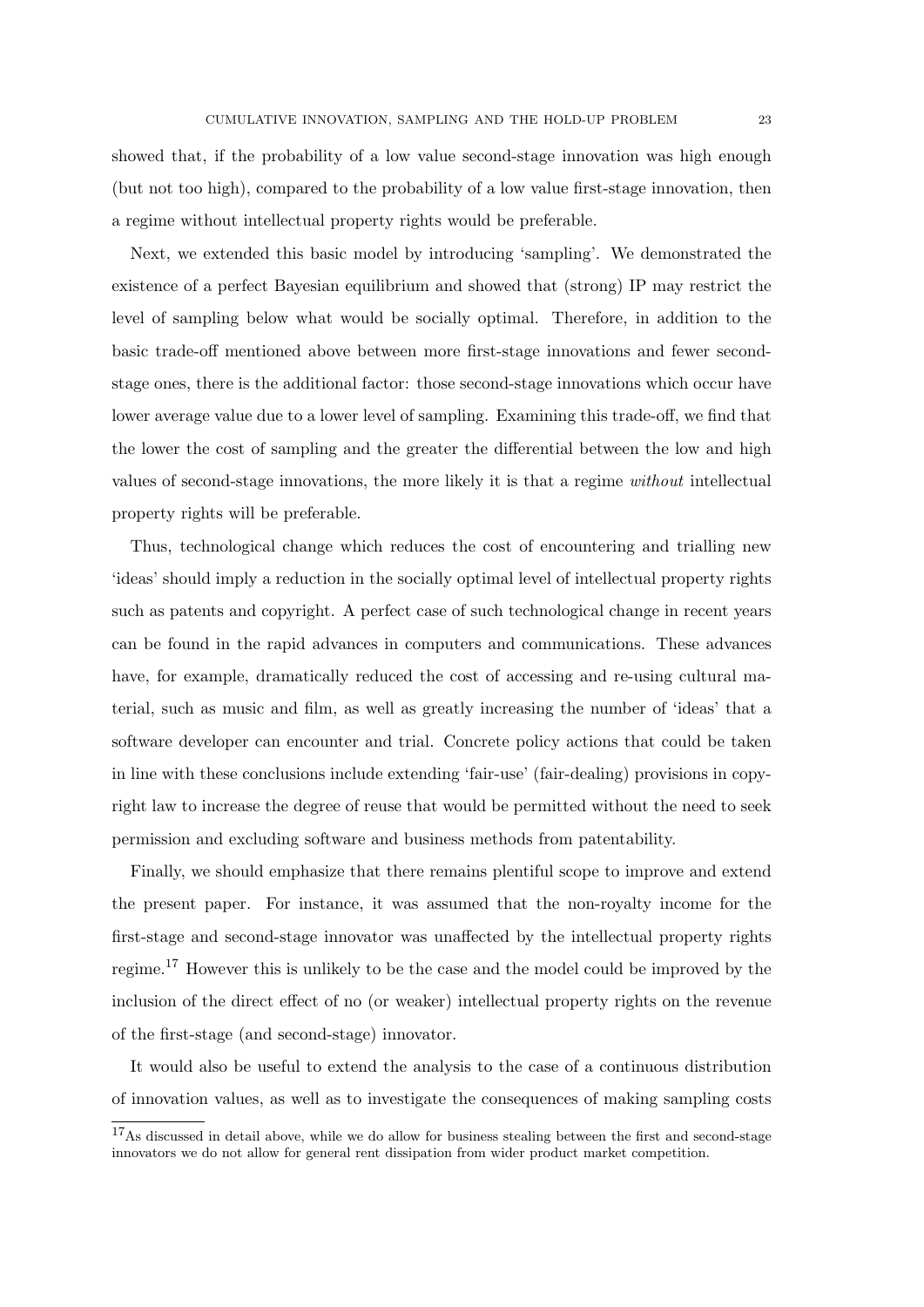a function of the intellectual property rights regime. It would also be valuable to examine what occurs when the structure of innovation is more complex, for example by having second-stage inventions incorporate many first-stage innovations (a componentized model) or having heterogeneity across innovations with some developments used more than others. Finally, one of the most important extensions would be to properly integrate transaction costs into the analysis. Transaction costs relating to both the acquisition of information and the execution of contracts are significant and without them we lack a key element for the furtherance of our understanding of the process of innovation both in this model and in general.

## A. Proofs

## A.1. Proof of Proposition 2.1.

Proof. We are considering only subgame perfect nash equilibria so we may begin at the final stage of the game and work backwards. Given a royalty level of  $r$ , at the final stage, a second-stage innovator of type X faces a payoff of  $v_2^X - r$  if she invests and 0 if she does not. Thus, a second-stage innovator, seeking to maximize profits will invest if and only if  $v_2^X \ge r$  (formally, they are indifferent if  $r = v_2^X$ . However if they do not invest when  $v_2^X = 0$  there will be no equilibrium of the overall game).

Given this, by simple dominance and focusing on pure strategies, a first-stage innovator must EITHER (a) set a low royalty rate  $r_L = v_2^L$  which will lead to investment by all second-stage innovations; OR (b) set a high royalty rate  $r_H = v_2^H$  which will result in investment only by high value second-stage innovations. In the first case the payoff is  $r<sub>L</sub>$ while in the second it is  $(1 - q)r_H$ . Thus, a low royalty rate should be chosen if and only if (assuming that if payoffs are equal a low royalty is chosen):

$$
r_L \ge (1-q)r_H \iff q \ge \frac{r_H - r_L}{r_H} = \alpha
$$

Since any mixed royalty strategy must consist of some combination of  $r<sub>L</sub>$  and  $r<sub>H</sub>$  we have immediately that a proper mixed strategy is only possible when  $r_L = (1-q)r_H$ , that is if  $q = \alpha$ .

Finally, total royalty income to a first-stage innovator is at least  $r_L = v_2^L$ . Thus, total net income for a low-value first-stage innovator is at least  $v_1^L + r_L = v_1^L + v_2^L > 0$  (by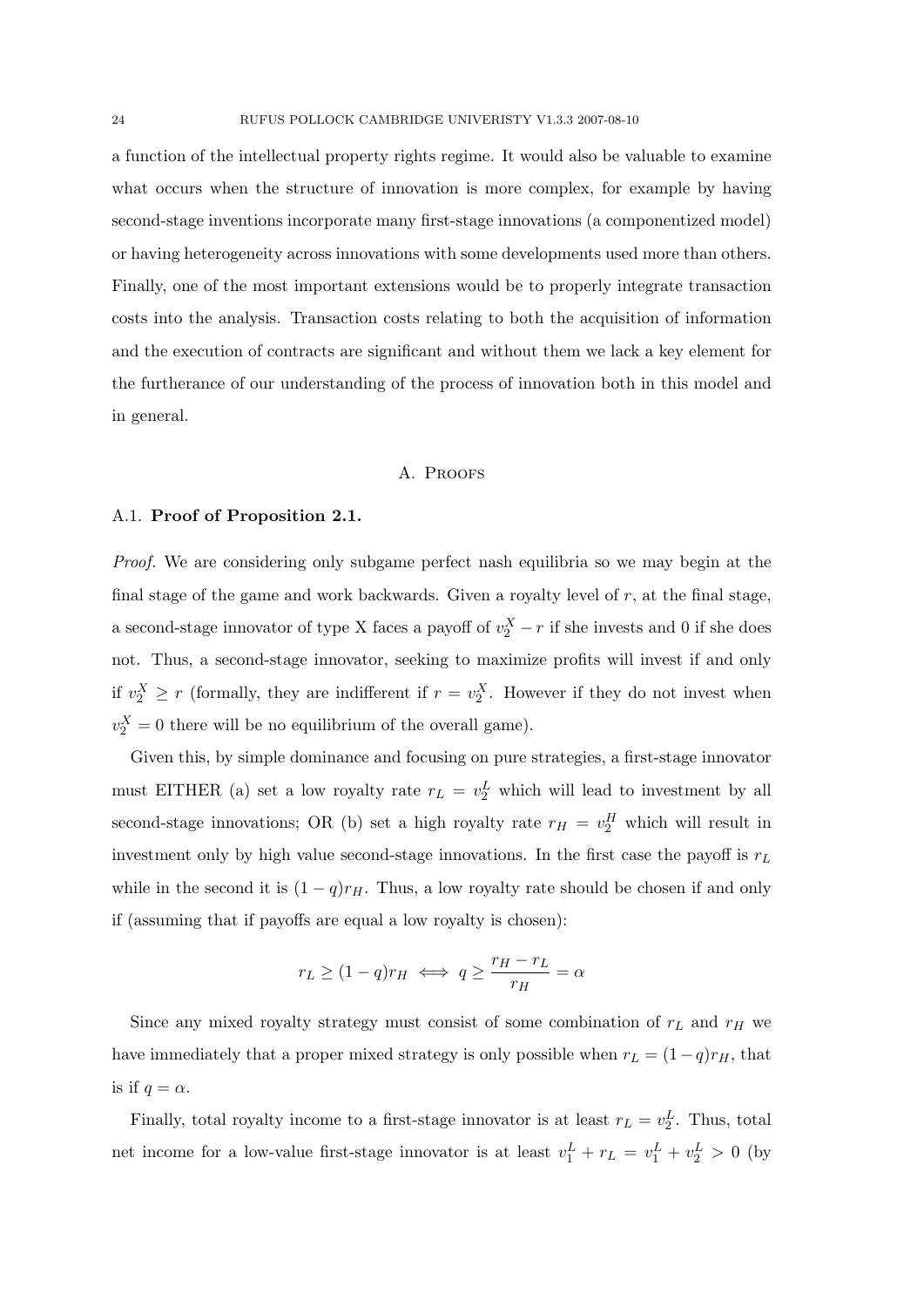assumption) – and net income for a high-value first-stage innovator is obviously greater. Hence both types of first-stage innovator will invest.

### A.2. Proof of Proposition 3.2.

*Proof.* Given a first-stage innovator believes  $F(k)$ , the expected probability that a secondstage firm is low value is  $\mathbb{E}_F(q(k)) = \bar{q}$ . By subgame perfection a first-stage innovator knows that, once a seond-stage firm discovers its type, its best response to a given royalty will be as stated in Proposition 3.1. In particular, if the royalty rate is set to be less than or equal to the second-stage low value  $(v_2^L)$  all second-stage innovators will license, if a royalty is above this but less than or equal to the second-stage high value  $(v_2^H)$  then only high value firms will license  $(1 - \bar{q}$  of them) and if the royalty is higher than this no second-stage firms will license. Then, letting  $G(r)$  be the cumulative distribution function over royalties representing the first-stage innovator's mixed strategy, the expected payoff to a first-stage innovator is:

$$
\Pi_1(G(r)) = \int_0^{v_2^L} r \cdot dG(r) + (1 - \bar{q}) \int_{v_2^L}^{v_2^H} r \cdot dG(r) + 0 \cdot \int_{v_2^H}^{\infty} r \cdot dG(r))
$$

Maximizing with respect to  $G(r)$  immediately gives that, just as for the basic model, an optimal mixed strategy can only consist of some combination of the pure strategy  $r_L = v_2^L$ and the pure strategy  $r_H = v_2^H$ . Let us suppose that these two pure strategies,  $r_H, r_L$ , are played with probability  $x, 1 - x$  respectively. Revenue from royalties is then:

$$
r_L(1-x) + (1 - \bar{q})r_H x = r_L + x \cdot ((1 - \bar{q})r_H - r_L)
$$

Maximizing revenue requires  $x = 0$  if the term in brackets is less than zero,  $x = 1$  if the term in brackets is greater than  $0$ , and allows any value of  $x$  if the term in brackets is zero. By the definition of  $\alpha$  (see above) these conditions correspond precisely to  $\bar{q}$  (the expected probability of a low value innovation) being less than, greater than or equal to  $\alpha$ . Hence, the first-stage innovator's royalty response as a function of their belief about the level of sampling is of the form stated.

#### A.3. Proof of Proposition 3.4.

Proof. Using the optimal investment stage determined in Proposition 3.1, for a given sampling level  $k$ , payoffs as a function of the royalty levels are as in Table 4.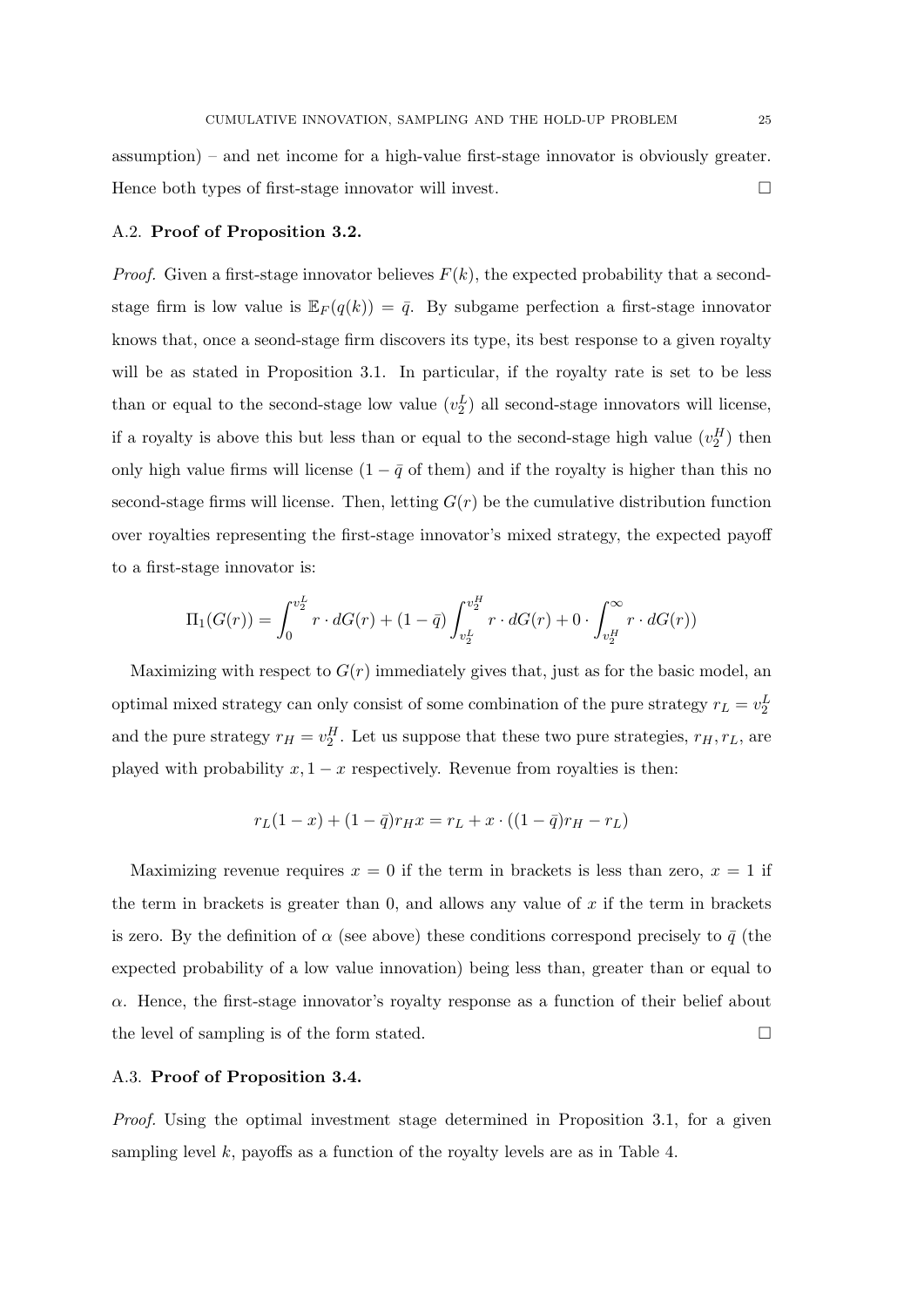|            |                                                                               | $r_L < r < r_H$ |  |
|------------|-------------------------------------------------------------------------------|-----------------|--|
| $\prod(k)$ | $ -k\tau - r + q(k)v_2^L + (1 - q(k))v_2^H  - k\tau + (1 - q(k))(v_2^H - r) $ |                 |  |

Table 4. Payoff for Second Stage Innovator

Suppose second-stage innovator plays a strategy given by the cdf  $F(k)$  and a first-stage innovator sets a royalty defined by a cumulative distribution function  $G(r)$ . Then the payoff to a second-stage innovator is as follows (where expectations are taken with respect to F and q is short for  $q(k)$ :

$$
\Pi_2(F(k)) = \mathbb{E}\left(-\tau k + \int_0^{r_L} q v_2^L + (1-q)v_2^H - r dG(r) + \int_{r_L}^{r_H} (1-q)(v_2^H - r) dG(r) + \int_{r_H}^{\infty} 0 dG(r)\right)
$$
  
= 
$$
\mathbb{E}\left(-\tau k - q\{G(r_H)v_2^H - G(r_L)v_2^L - \int_{r_L}^{r_H} r dG(r)\} + G(r_H)v_2^H - \int_0^{r_H} r dG(r)\right)
$$

Claim: Second-stage innovators play pure strategies.

Proof: q is convex so  $-q$  is concave. Suppose we have a mixed strategy  $F(k)$  with  $\mathbb{E}(k) = \bar{k}$  then  $-\bar{q} = \mathbb{E}(-q(k)) \le -q(\bar{k})$  with equality if and only if  $F(k)$  is a point distribution (i.e. corresponds to a pure strategy). Substituting:

$$
\Pi_2(F(k)) = \mathbb{E}_F(-\tau k + G(r_H)v_2^H - q(G(r_H)v_2^H - G(r_L)v_2^L) - \int_0^{r_H} r dG(r)
$$

$$
= -\tau \bar{k} - \bar{q} \cdot (+ve) + \text{const}
$$

$$
\leq -\tau \bar{k} - q(\bar{k}) \cdot (+ve) + \text{const}
$$

(With equality iff and only if  $F(k)$  is a point distribution with  $k = \overline{k}$  with probability 1). Thus for any properly mixed strategy  $F(k)$  we can always achieve a higher payoff by playing the pure strategy  $\bar{k} = \mathbb{E}(k)$ .

Thus, in what follows we may confine our attention to pure strategies k. Returning to the payoff function we first note that if royalty (or royalties in a mixed strategy) are all greater than  $r_H$  (formally the support of  $G(r)$  lies entirely above  $r_H$ ) then the optimal sampling level is zero  $(\Pi_2(k) = -k\tau)$ .

When this is not the case we have the first order condition is:<sup>18</sup>

<sup>&</sup>lt;sup>18</sup>The second order condition,  $\Pi'' \leq 0$ , is easily checked:  $\Pi'' = -q''(k) \cdot (+ve) < 0$  since, by assumption,  $q''(k) > 0.$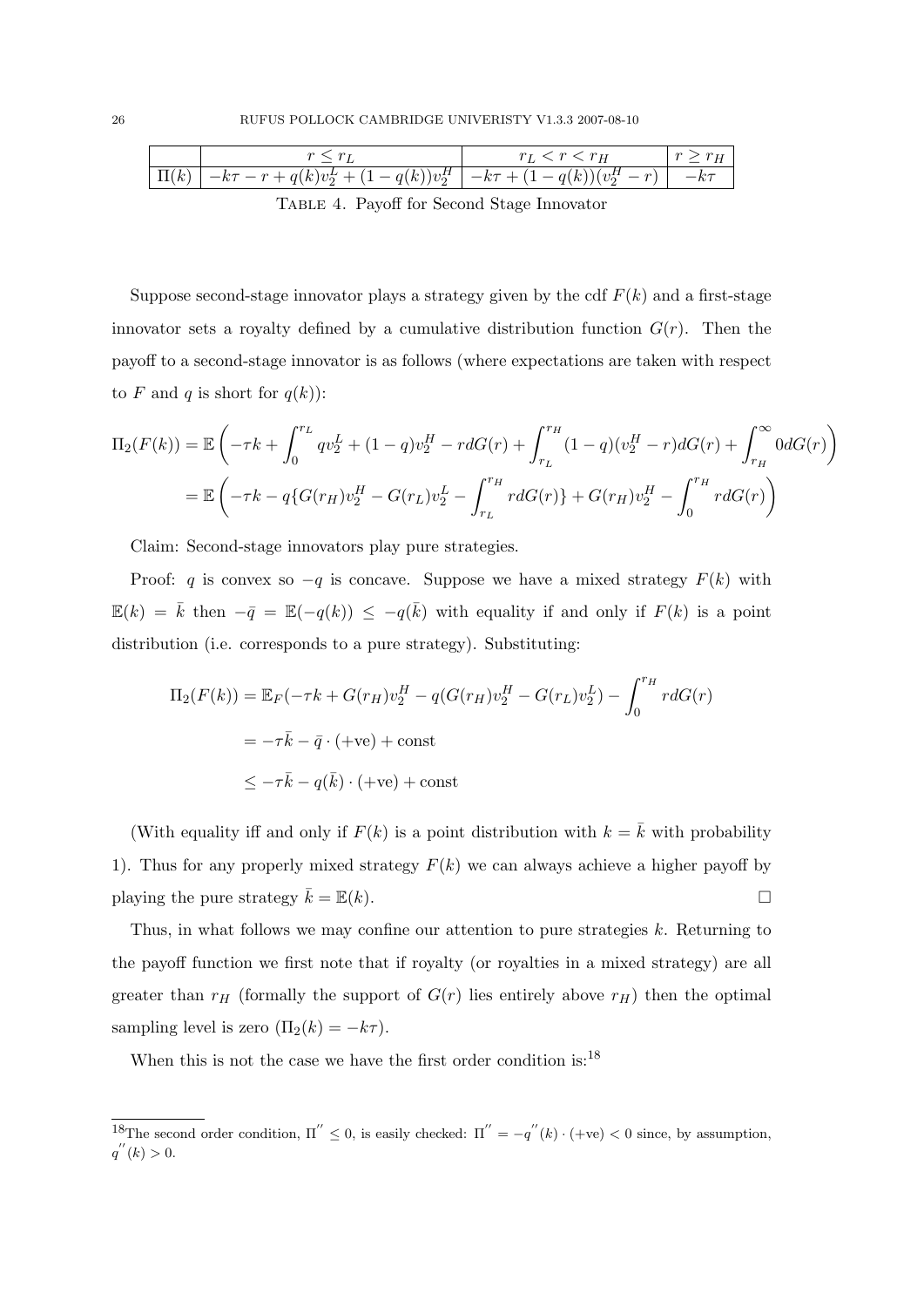$$
q'(k) = \frac{-\tau}{G(r_H)v_2^H - G(r_L)v_2^L - \int_{r_L}^{r_H} r dG(r)}
$$

For ease of reference define  $S$  as the denominator in the previous equation. We shall look at several special cases as follows:

(i)  $r \leq r_L$ . Then  $G(r_H) = G(r_L) = 1$  and we have  $S = v_2^H - v_2^L$ . The profitmaximizing  $k$  therefore equals  $k_2$  where (as defined above):

$$
q'(k_2) = \frac{-\tau}{v_2^H - v_2^L}
$$

The intuition here is simple: both firms always invest and pay the royalty. Thus, in terms of the payoff sampling will only affect the value type and the sampling level will be chosen so that the marginal gain in terms of lower costs,  $q'(k)(v_2^H - v_2^L)$ , equals the marginal sampling costs,  $\tau$ .

(ii)  $r_L < r < r_H$ . Here  $G(r_L) = 0, G(r_H) = 1$  and we have  $S = v_2^H - r$  and the optimal  $k \equiv k_r$  solves:

$$
q'(k_r) = \frac{-\tau}{v_2^H - r}
$$

(iii)  $r_H$  played with probability x and  $r_L$  with probability  $(1-x)$ . Then  $G(r_L) = (1$ x),  $G(r_H) = 1$ . Define the 'composite' royalty  $r = xr_H + (1-x)r_L = xv_2^H + (1-x)v_2^L$ then we have  $S = v_2^H - (1-x)v_2^L - xr_H = (1-x)(v_2^H - v_2^L) = v_2^H - r$ . So the optimal sampling level is  $k \equiv k_r$  where r is the composite royalty.

 $\Box$ 

#### A.4. Proof of Theorem 3.5.

Proof. We will solve for a subgame perfect Bayesian nash equilibrium by recursing backwards through the game.

In previous propositions we have already derived the best-response correspondences (where the royalty best-response is defined in terms of beliefs about sampling rather than the actual sampling level). We have also shown second-stage firms will always play a pure strategy (i.e. choose a single sampling level). Furthermore, at the sampling stage all second-stage firms are the same, hence all second-stage firms will choose the same pure sampling strategy. Thus, a first-stage innovator's beliefs (to be consistent) must be single-valued and we may rewrite the royalty best-response correspondence in terms of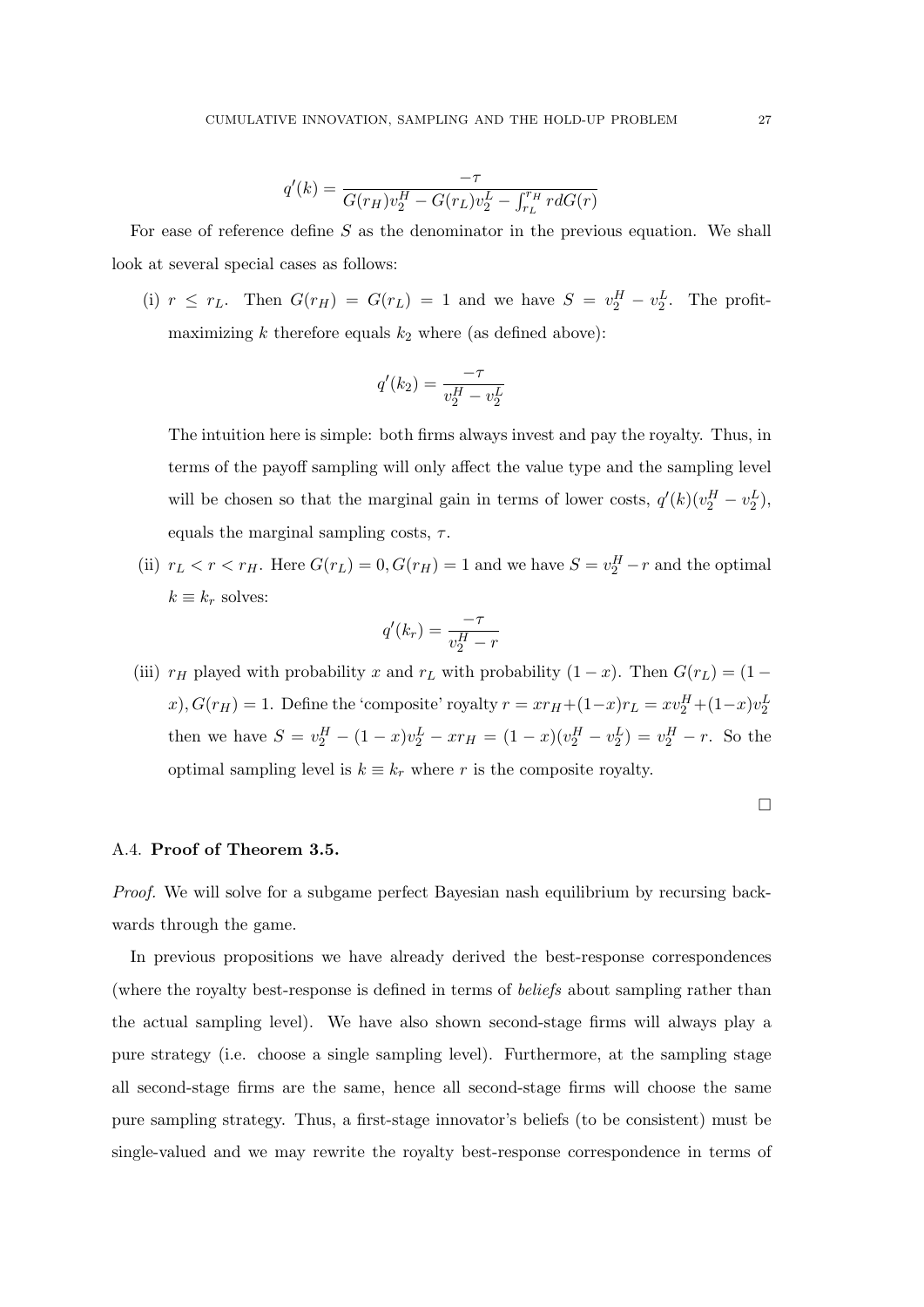their belief as to the sampling level  $(k)$ :<sup>19</sup>

$$
r(k) = \begin{cases} r_L = v_2^L, & k < k_\alpha \\ r_H = v_2^H, & k > k_\alpha \\ \text{mixed strategy } (r_H, r_L) \text{ with prob } (x, 1-x), x \in [0, 1], & k = k_\alpha \end{cases}
$$

**Case 1:**  $k_2 \leq k_\alpha$ . There are three possibilities for the beliefs of a first stage innovator regarding the sampling level of second-stage firms:

- (i)  $k > k<sub>\alpha</sub>$ . Hence the first-stage innovator would set a high royalty rate. Then second-stage innovator's best response is  $k = 0$  and beliefs will be inconsistent. Thus, there cannot be an equilibrium with such beliefs.
- (ii)  $k < k_{\alpha}$ . In this case the best response of a first-stage innovator is to set a low royalty  $(r_L)$  in which case second-stage firm must choose a sampling level  $k = k_2$ . Thus, for beliefs to be consistent, a first-stage innovator must believe  $k = k_2$  and the equilibrium is as claimed.
- (iii)  $k = k_{\alpha}$ . In this case a first-stage innovator's best response correspondence consists of all mixed strategies:  $r_H$  with probability x,  $r_L$  with probability  $1-x$  for  $x \in [0,1]$ . Now a second-stage innovator (if behaving optimally) never samples above the level  $k_2$  and will sample strictly below  $k_2$  if the first-stage innovator plays any strategy in which  $r_H$  is played with positive probability. Hence if beliefs are to be consistent we must have (a)  $k_2 = k_\alpha$  and (b)  $x = 0$  (i.e. a low royalty is always set). In such a case the equilibrium is again as claimed.

**Case 2:**  $k_2 > k_\alpha$ . There are three possibilities for the beliefs of a first stage innovator regarding the sampling level of second-stage firms:

- (i)  $k > k_{\alpha}$ . Just as in the first case this leads to inconsistent beliefs and so cannot be an equilibrium.
- (ii)  $k < k_{\alpha}$ . In this case the best response of a first-stage innovator is to set a low royalty  $(r_L)$  in which case second-stage firm must choose a sampling level  $k = k_2$ . But  $k_2 > k_\alpha$ . Thus, beliefs will be inconsistent and this cannot be an equilibrium.

<sup>19</sup>At the sampling stage all second-stage firms are the same and their best-response correspondence is singlevalued. Hence all second-stage firms must have the same sampling strategy and a first-stage innovator's belief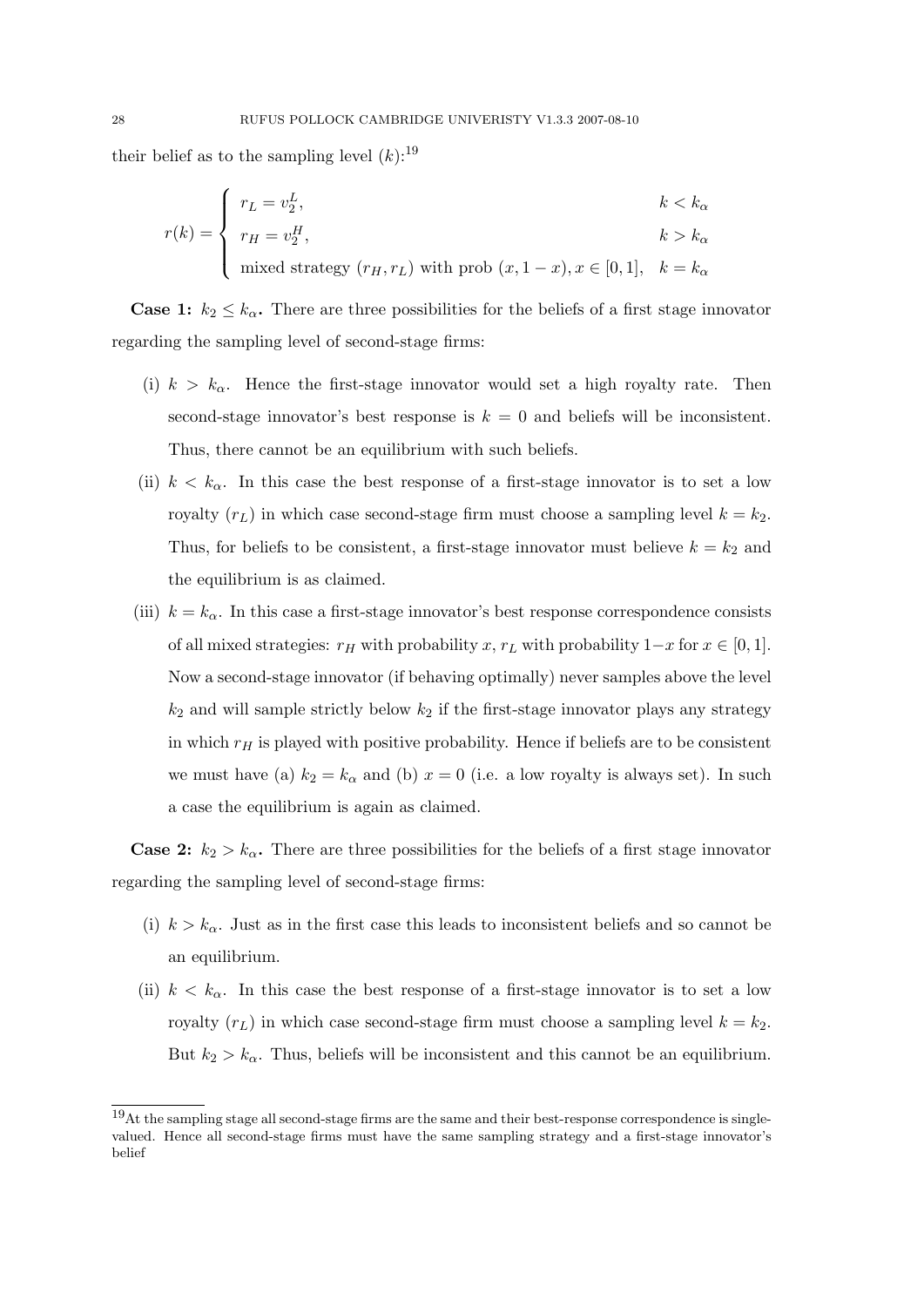(iii)  $k = k_{\alpha}$ . In this case a first-stage innovator best response correspondence consists of all mixed strategies:  $r_H$  with probability  $x, r_L$  with probability  $1-x$  for  $x \in [0,1]$ . Denote the corresponding composite royalty by  $r(x) = xr_H + (1 - x)r_L$ . Then for an equilibrium (with consistent beliefs) we must find an  $x$  such that the bestresponse sampling level equals  $k_{\alpha}$ . Formally, using the notation of Proposition 3.4 we must find an x such  $k_{r(x)} = k_{\alpha}$ . The best response sampling level is defined implicitly by:

$$
q'(k) = \frac{-\tau}{(1-x)(v_2^H - v_2^L)}
$$

Since  $q' < 0$  we have, denoting  $k(x)$  as the implicit solution as a function of x, that  $k'(x) < 0$  (intuitively a higher average royalty lowers sampling). Since  $k(0) = k_2 > k_\alpha$  and that  $k(1) = 0$  (as  $x \to 1$  the RHS of the above takes arbitrarily large negative values), by the intermediate value theorem and the monotonicity of  $k(x)$ , there must exist a unique  $x_{\alpha} \in (0,1)$  such that  $k(x_{\alpha}) = k_{\alpha}$ . Replacing  $q'(k)$ by  $q'(k_{\alpha})$  and rearranging we have as claimed that:

$$
x_{\alpha} = 1 - \frac{\tau}{-q'(k_{\alpha})(v_2^H - v_2^L)}
$$

First-stage innovators investment strategy: finally as with our basic model firststage innovators of both types invest because with royalty income net profits will be non-negative.

#### A.5. Proof of Proposition 3.8.

Proof. Analogously to the low royalty case in the basic model, in this situation all secondstage innovators invest so (a) there is no licensing failure (b) second-stage firms sample at the optimal level  $(k_2)$ . At the same time, intellectual property allows some first-stage innovators to engage in production who wouldn't be able to do so otherwise. Hence an IP regime will deliver higher welfare.

Formally, the welfare difference between the IP and NIP regime is net surplus associated with the p extra first-stage innovations that occur under IP:

$$
p((v_1^L + r_L) + (v_2(k_2) - r_L))
$$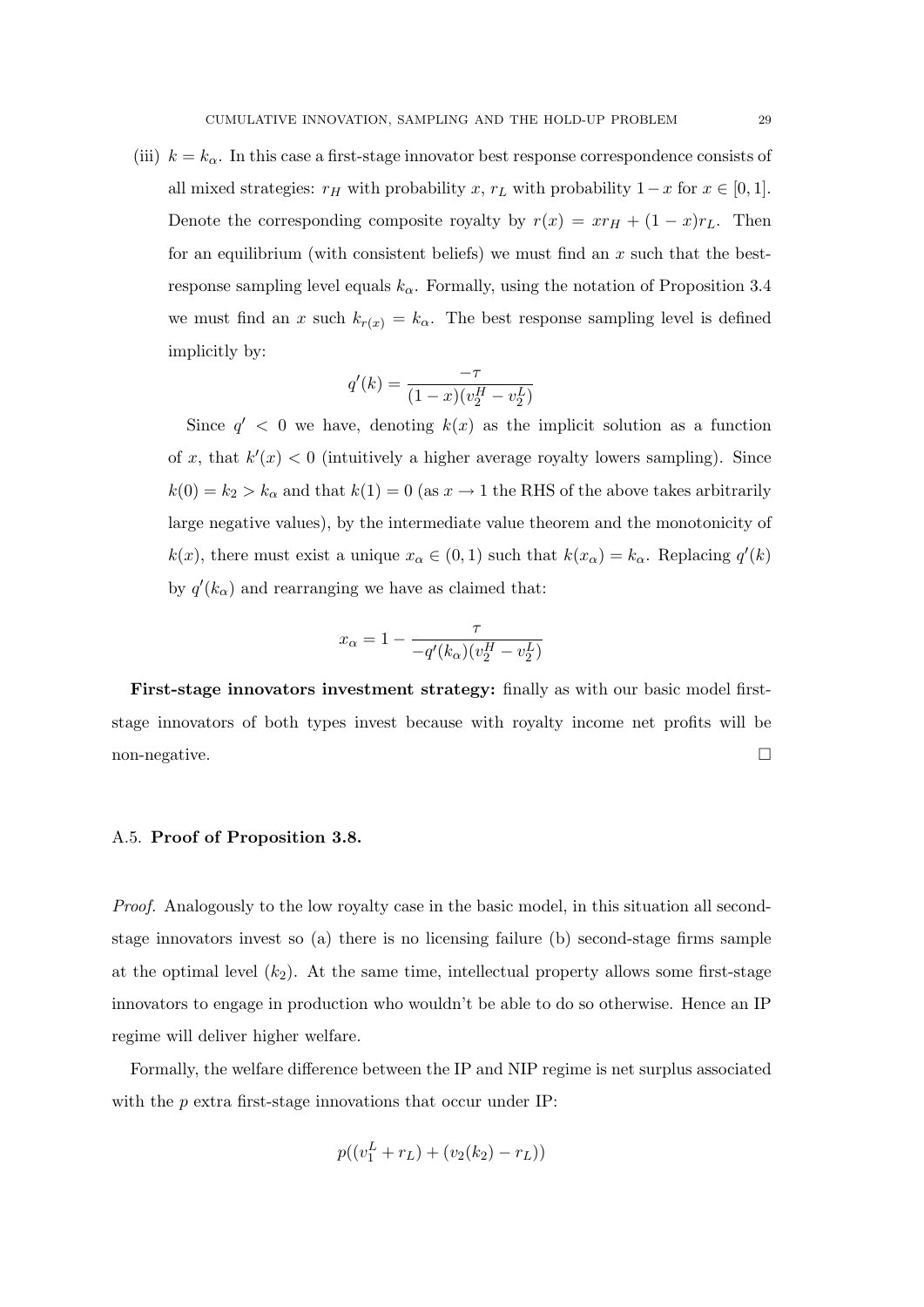Both the first term (by the assumption that the royalty is sufficient to allow production) and the second (since second-stage innovators are making non-negative profits) are positive. Hence, if  $p > 0$  the sum is positive and welfare is higher with intellectual property.

## A.6. Proof of Proposition 3.9.

Proof. In this case comparing the IP to the no/weak IP regime we have the following differences:

 $(+)$  Under IP there are  $(p)$  extra first-stage (and dependent second-stage) innovation because the royalty income allows some first-stage innovators to produce who would not otherwise:

$$
p \underbrace{(v_1^L + v_2(k_\alpha) - x_\alpha q(k_\alpha)v_2^L)}_{\text{surplus per extra first stage innovation}}
$$

(-) For the  $(1 - p)$  first-stage innovations that occur under both IP and no/weak IP there are fewer associated second-stage innovations due to licensing failure (licensing failure cost) and the innovations are of lower average value due to reduced sampling (reduced sampling cost):

$$
-(1-p)\left(\underbrace{(v_2(k_2)-(v_2(k_{\alpha}))}_{\text{Reduced Sampling Cost}}+\underbrace{x_{\alpha}q(k_{\alpha})v_2^L}_{\text{Licensing Failure Cost}}\right)
$$

An IP regime is optimal compared to a weak/no IP (NIP) if the first effect is larger than the second (and vice versa):

$$
p(v_1^L + v_2(k_\alpha) - x_\alpha q(k_\alpha)v_2^L) - (1 - p)(v_2(k_2) - v_2(k_\alpha) + x_\alpha q(k_\alpha)v_2^L) \ge 0
$$
  

$$
\Leftrightarrow p \ge p^m \equiv \frac{(v_2(k_2) - v_2(k_\alpha)) + x_\alpha q(k_\alpha)v_2^L}{(v_2(k_2) - v_2(k_\alpha)) + x_\alpha q(k_\alpha)v_2^L + ((v_2(k_\alpha) - x_\alpha q(k_\alpha)v_2^L) - (-v_1^L))}
$$

Where  $p^m$  has been defined as the probability of a low value first-stage innovation which leaves one indifferent between having and not having intellectual property rights.

## A.7. Proof of Proposition 3.14.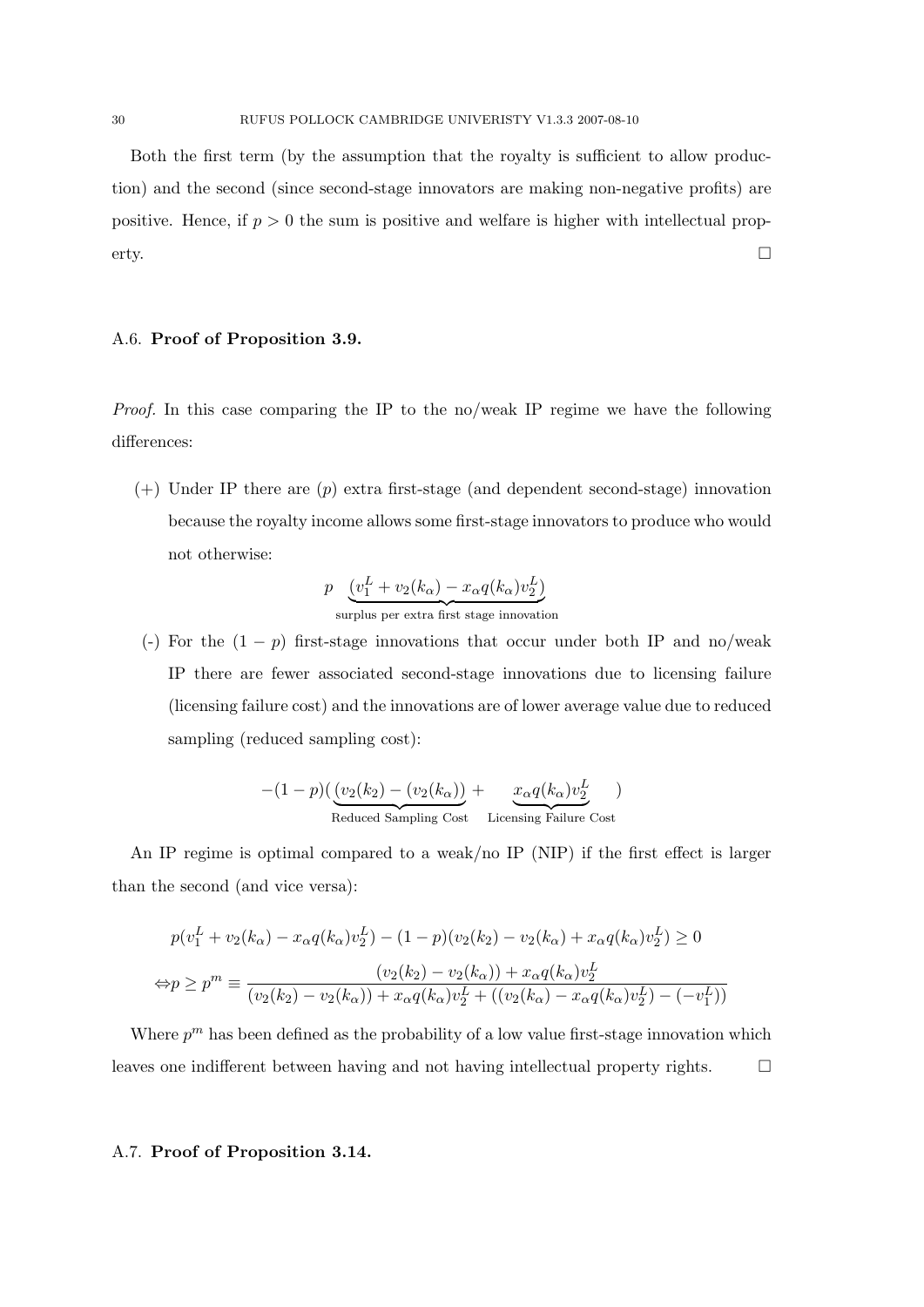Proof. Define:

$$
S =
$$
 Higher Sampling Cost =  $(v_2(k_2) - v_2(k_\alpha))$   

$$
H =
$$
Licensing Failure Cost =  $x_\alpha q(k_\alpha) v_2^L$   

$$
E =
$$
 Surplus per Extra Stage 1 =  $v_2(k_\alpha) - x_\alpha q(k_\alpha) v_2^L - (-v_1^L)$ 

Then,

$$
p^m = \frac{S+H}{S+H+E}
$$

Examining the differentials of  $S, H, E$  we have:

$$
\frac{dS}{d\tau} = \frac{\partial}{\partial \tau} (v_2(k_2) - v_2(k_\alpha)) + \frac{dv_2(k_2)}{dk_2} \frac{dk_2}{d\tau} - \frac{dv_2(k_\alpha)}{dk_\alpha} \frac{dk_\alpha}{d\tau}
$$

$$
= (-) + (+ \cdot -) + (+ \cdot 0) = -
$$

$$
\frac{dH}{d\tau} = \frac{dx_\alpha}{d\tau} (\cdot \cdot \cdot) + (\cdot \cdot \cdot) \frac{dk_\alpha}{d\tau} = (- \cdot +) + 0 = -
$$

$$
\frac{dE}{d\tau} = \frac{dE}{dk_\alpha} \frac{dk_\alpha}{d\tau} = (\cdot \cdot \cdot) \cdot 0 = 0
$$

Similarly,

$$
\frac{dS}{dv_2^H} = +
$$
  

$$
\frac{dH}{dv_2^H} = +
$$
  

$$
\frac{dE}{dv_2^H} = -
$$

For the last equation note, that by definition of  $k_{\alpha}$ ,  $v_2(k_{\alpha}) = (1 + q(k_{\alpha}))v_2^L - k_{\alpha}\tau$  and that for  $k < k_2, v'(k) > 0$  so that:

$$
\frac{dv_2(k_{\alpha})}{dv_2^H} = \frac{\partial v_2(k_{\alpha})}{\partial v_2^H} + v'(k_{\alpha})\frac{dk_{\alpha}}{dv_2^H} = 0 + (+ \cdot -) = -
$$

Putting these derivatives together with the derivative of  $p^m$  with respect to  $S, H, E$  we have the required result.  $\Box$